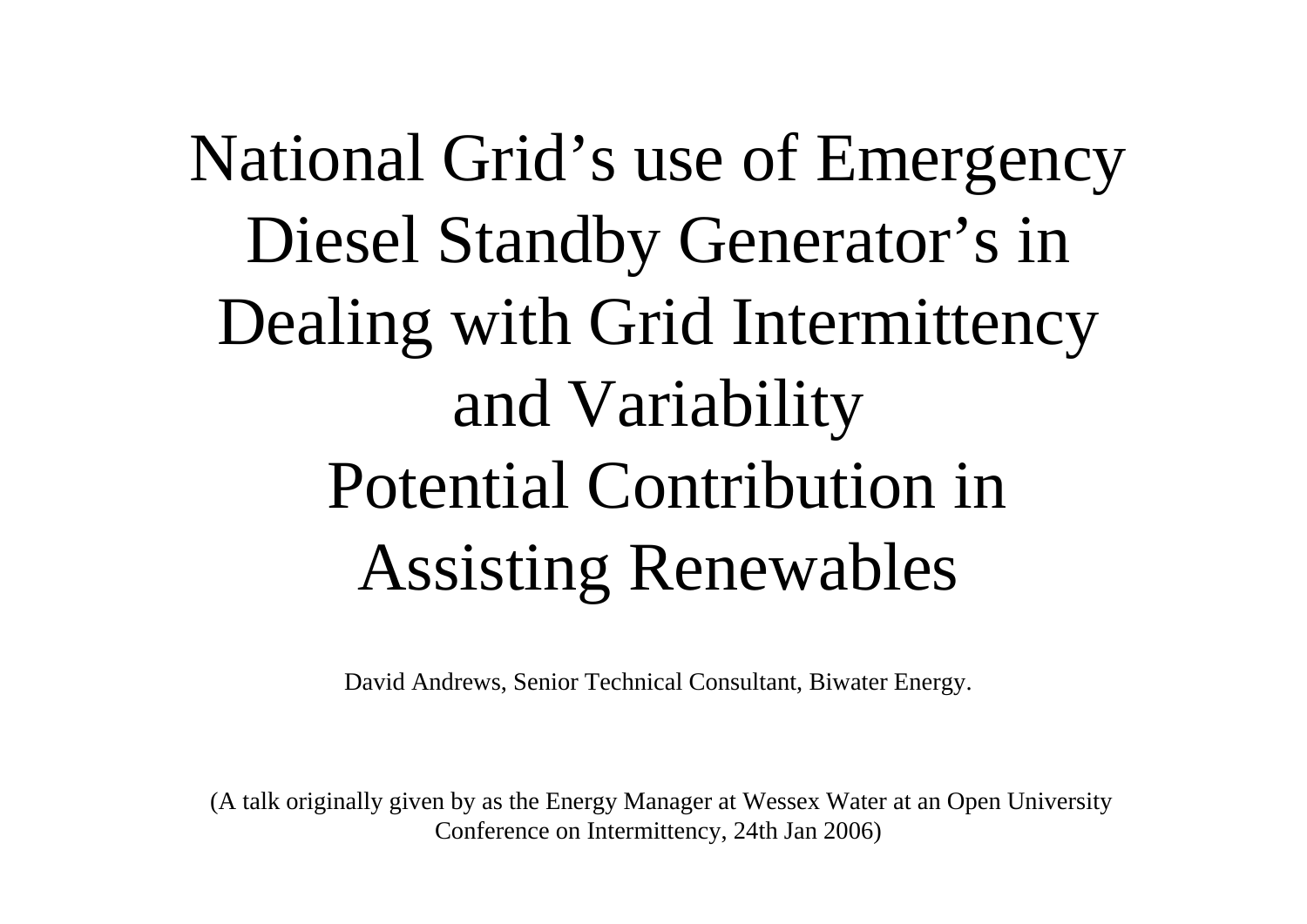### Wessex Water – Overview

- One of ten water and sewerage companies in England and Wales
- Over 10,000 square km's area
- Overall performance recognised independently as one of the best

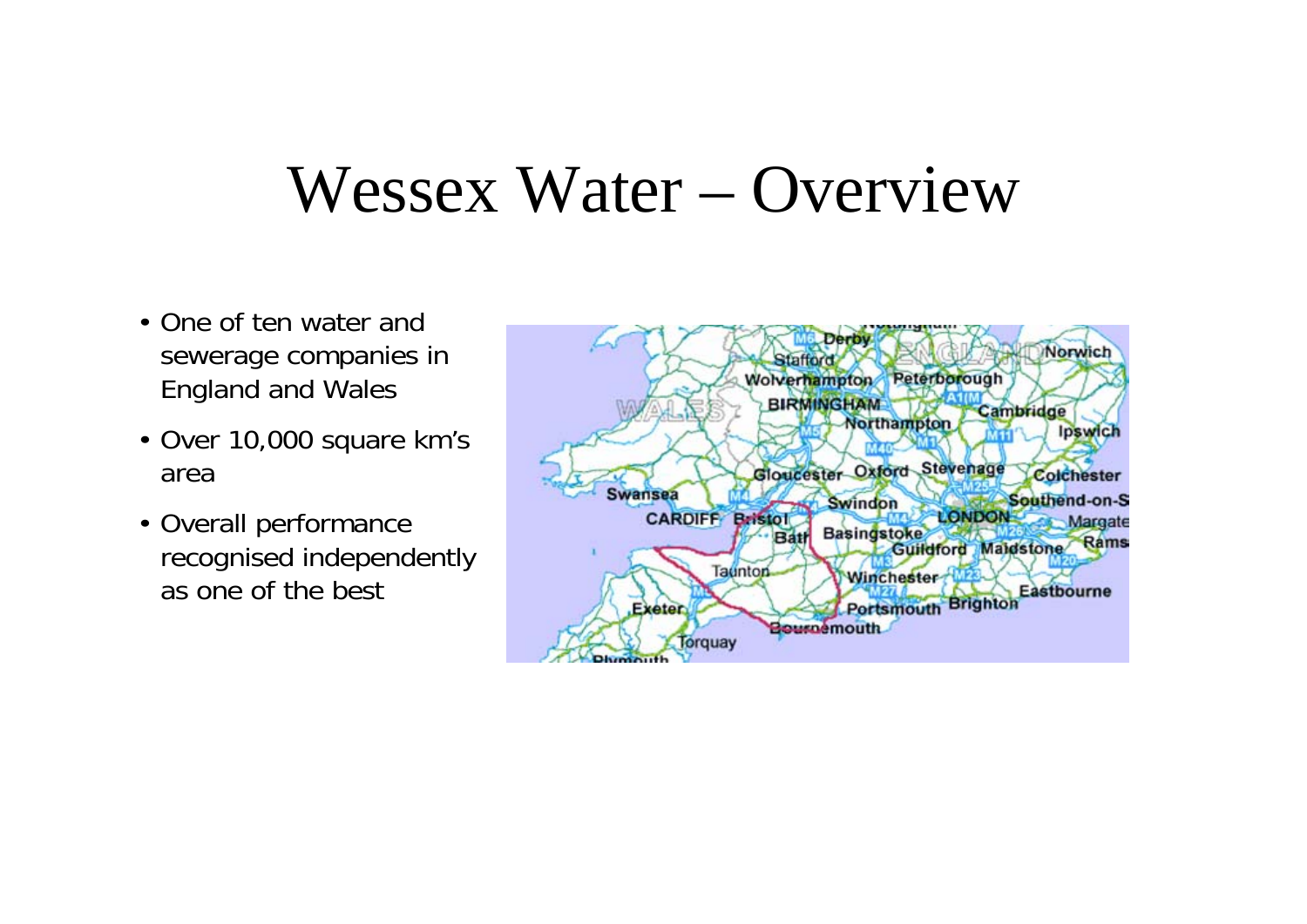### LOCATION & CUSTOMER BASE2.5m sewerage

Crawl

Bridgwater

Tauriton

Bristol Chippen

Dorchester<br>Dorchester

FNGLISH CHAPT

Yemdi

Salisbur

 $n^{B}$ 

• 1.35m sewerage only

individuals

- 1.1m water and sewerage
- 0.13m water only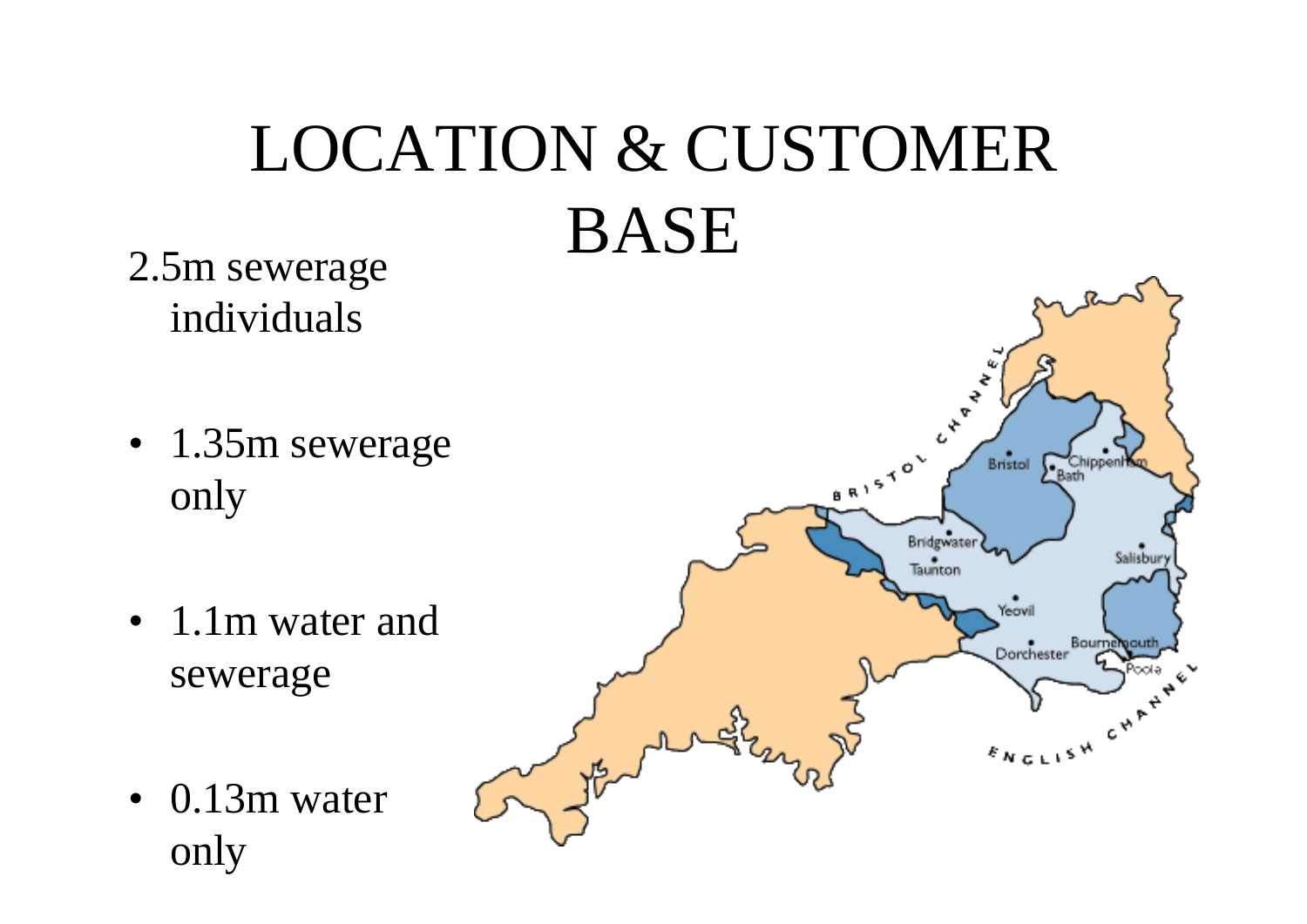### Wessex Water – Overview

Water Supply

- **123 treatment plant, 366 pumping stations**
- **11,000 km's water main**

**Wastewater** 

- **392 treatment plant, 1,314 pumping stations**
- **15,000 km's sewers**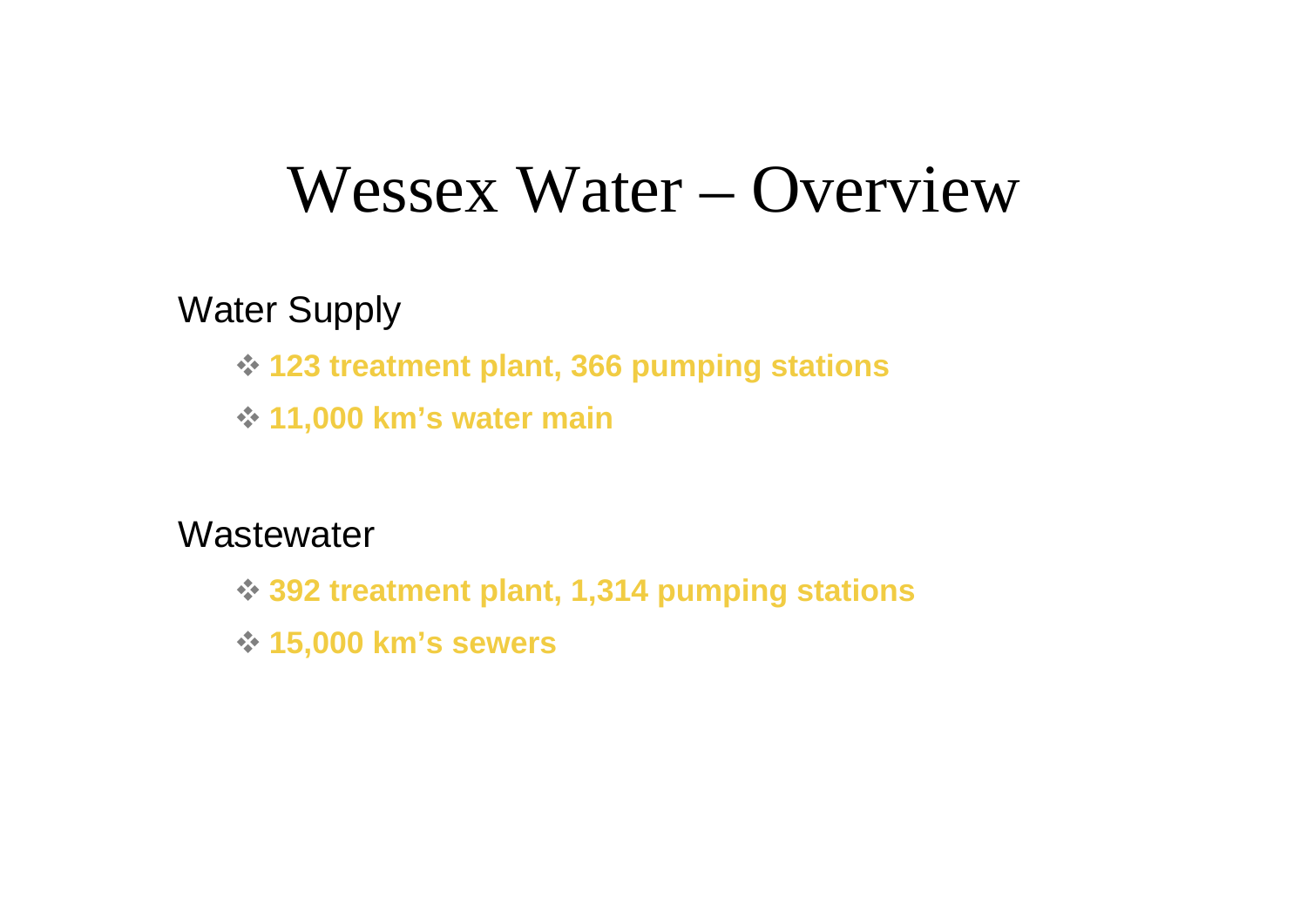## Wessex Water – Energy costs

- $\bullet$  Energy is one of the largest operational costs
	- average electrical use is about 27 MW
	- $=$  one 747 jet engine output
	- $= 0.06\%$  of UK average demand of 39 GWe
	- Clean Water treatment and supply  $\sim \text{\pounds}4$  8m
		- Wastewater collection and treatment  $\sim$  £6 10m
- $\bullet$ about 4.5 MW continuous biogas CHP generation
- $\bullet$  About 32 standby diesel engines, totaling 18 MW used routinely to support National Grid, 4 minute start up and paralleling.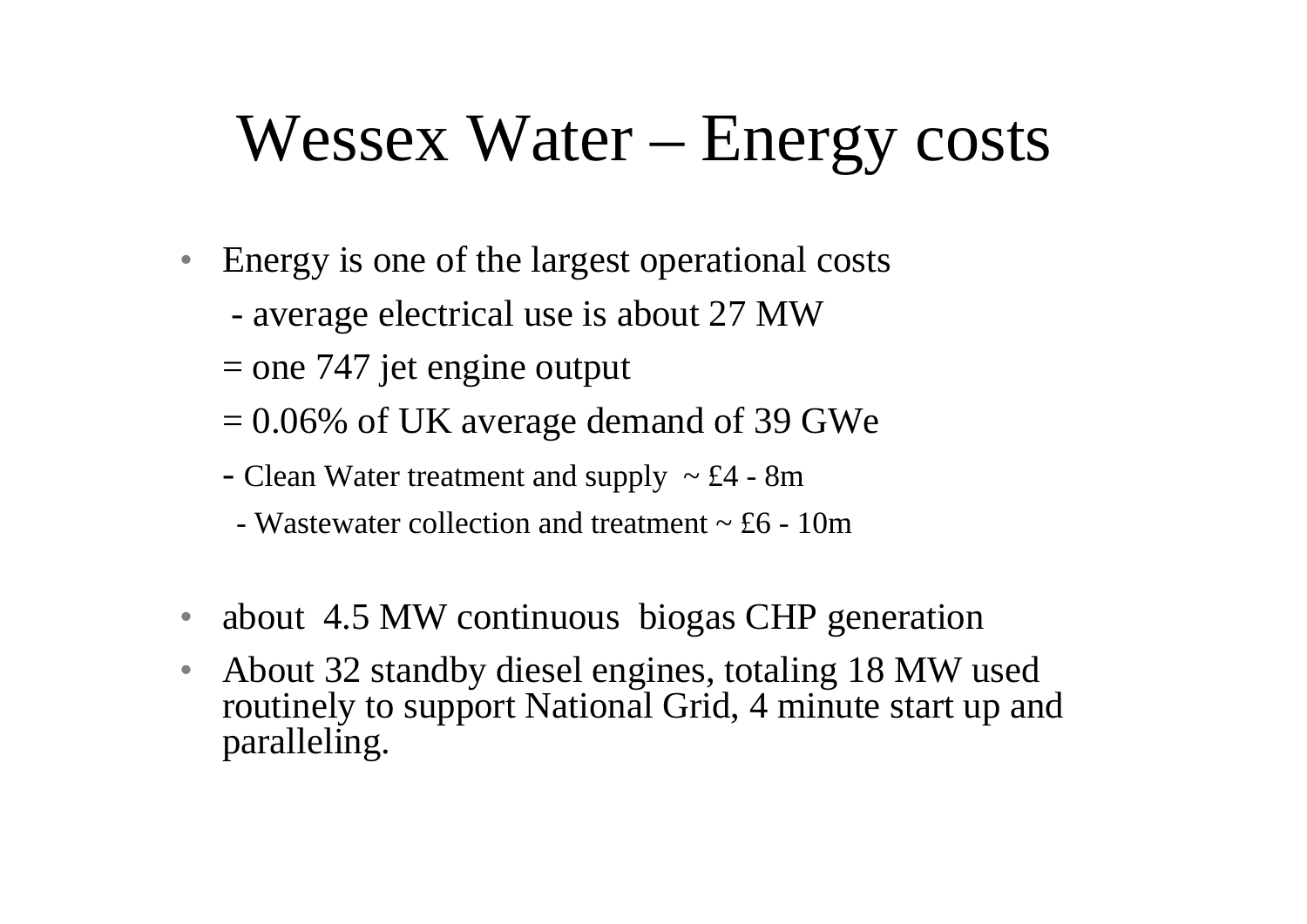How Are Diesels Presently Used to Assist With Intermittency?

• **NGT Frequency Service Participants**

• **NGT Reserve Service Participants**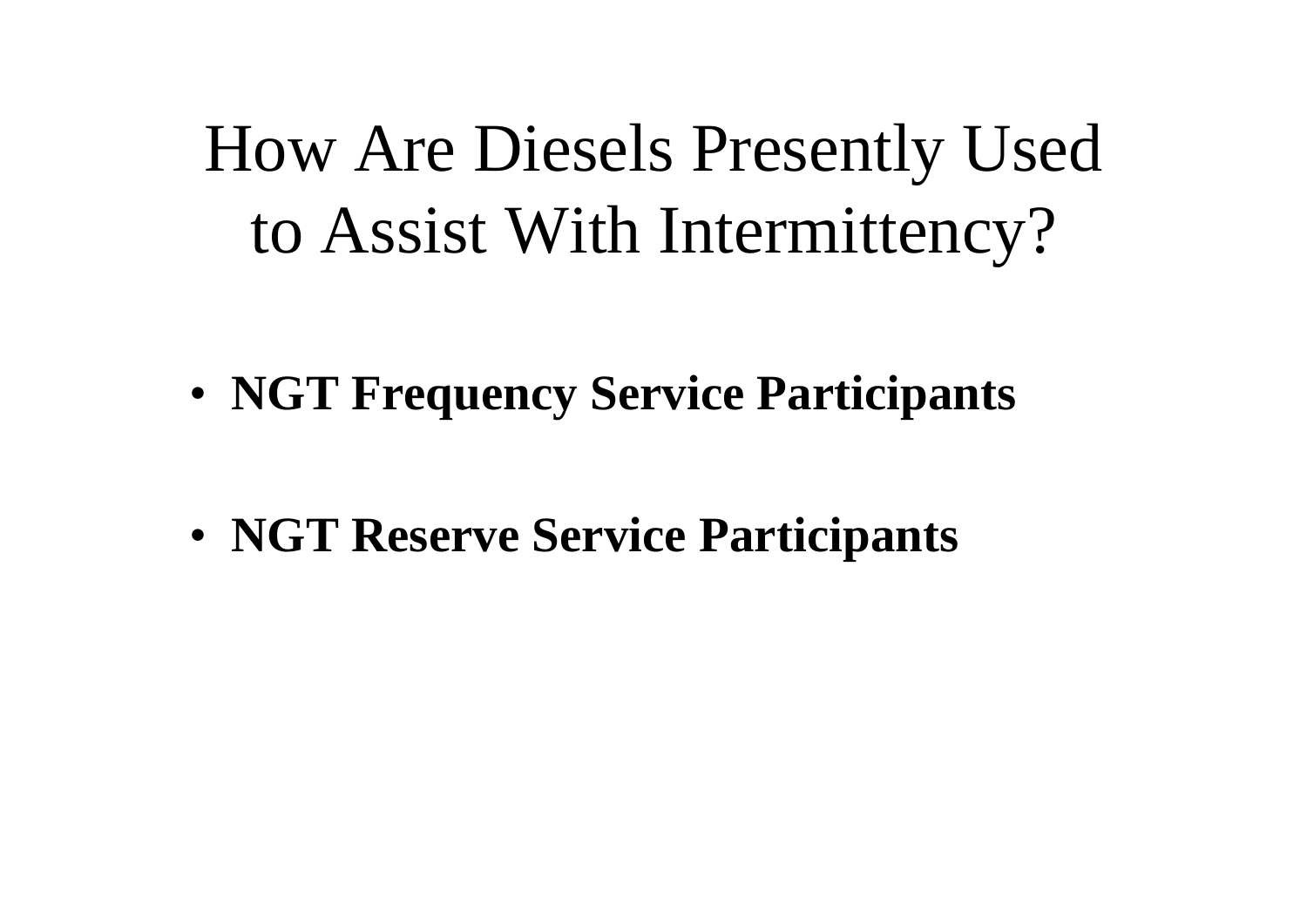# **NGT Frequency Service**

- **NGT Frequency Service** participants these are large users such as steel works, cold stores, who are happy to be paid to shut off instantaneously whenever grid frequency starts to fall using frequency sensitive relays
- Contracted to stay off for 20 minutes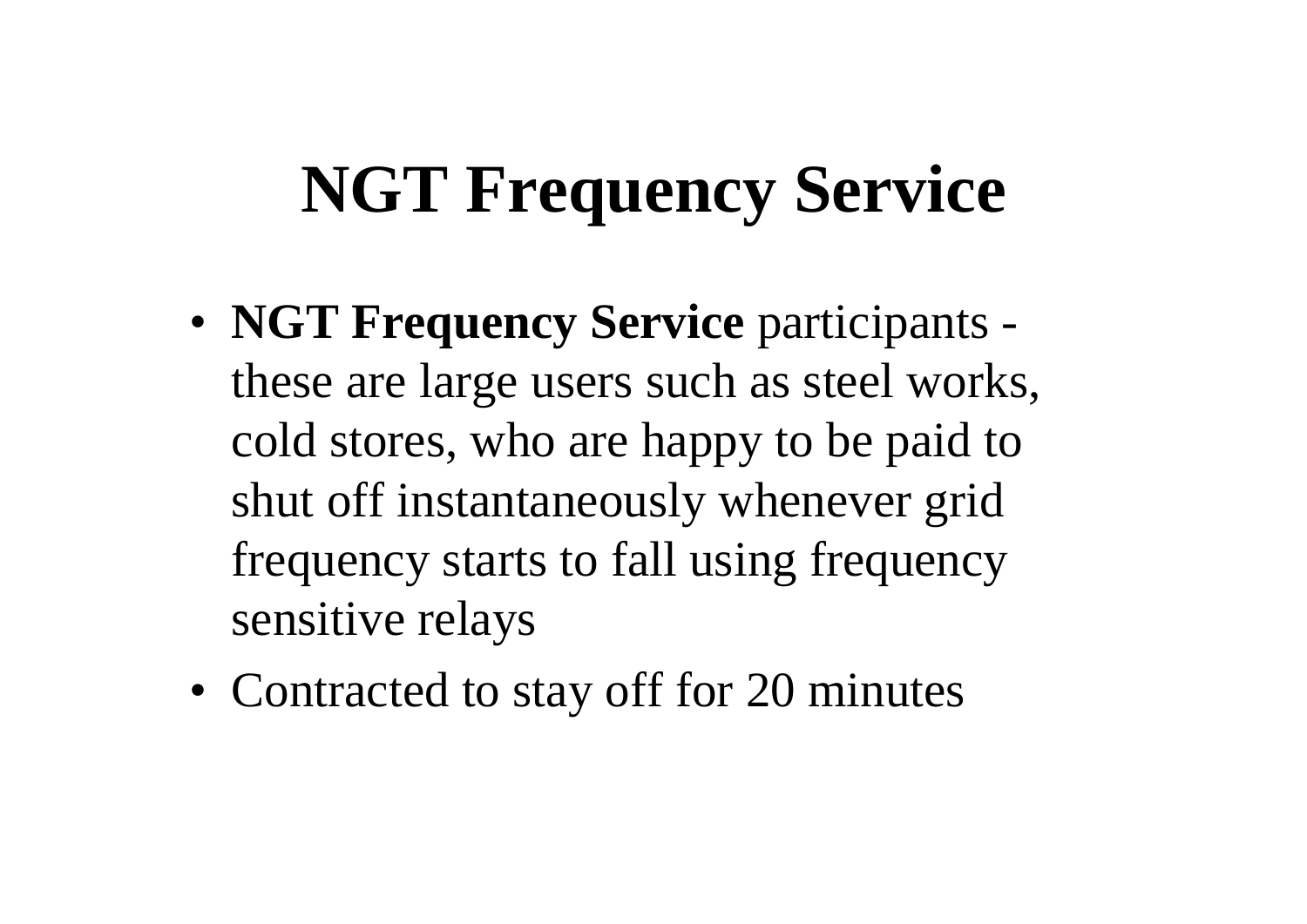## **NGT Reserve Service**

- **NGT Reserve Service** participants are small diesel (such as us) and gas turbine generators, etc who are paid to start up and connect to the grid within 20 minutes whenever **Frequency Service** customers are called.
- Must be reliable and able to stay on and run for an hour or so.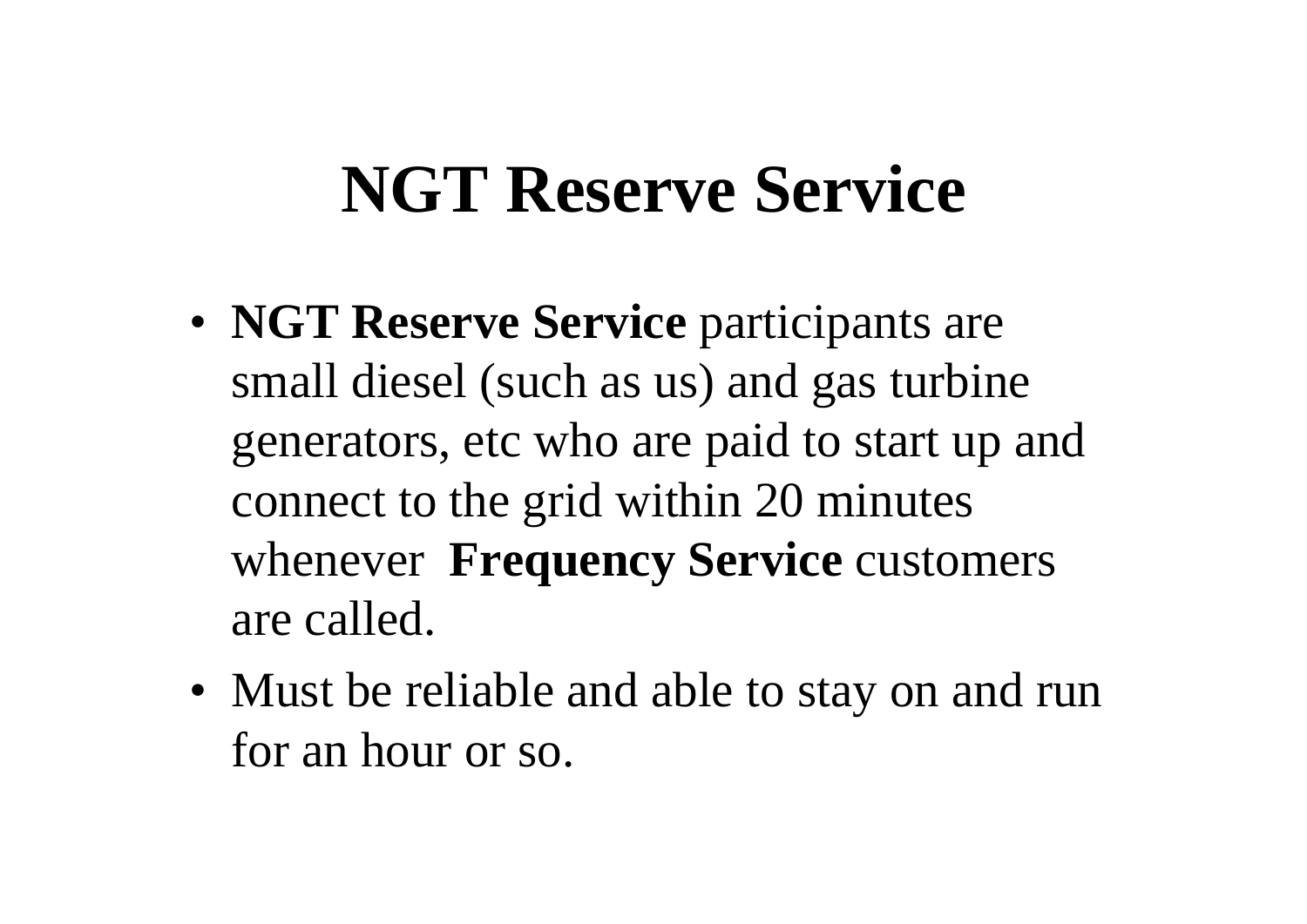### **Energy & Services**<br>Electricity demand - Last 24 Hours 19th Feb 2008

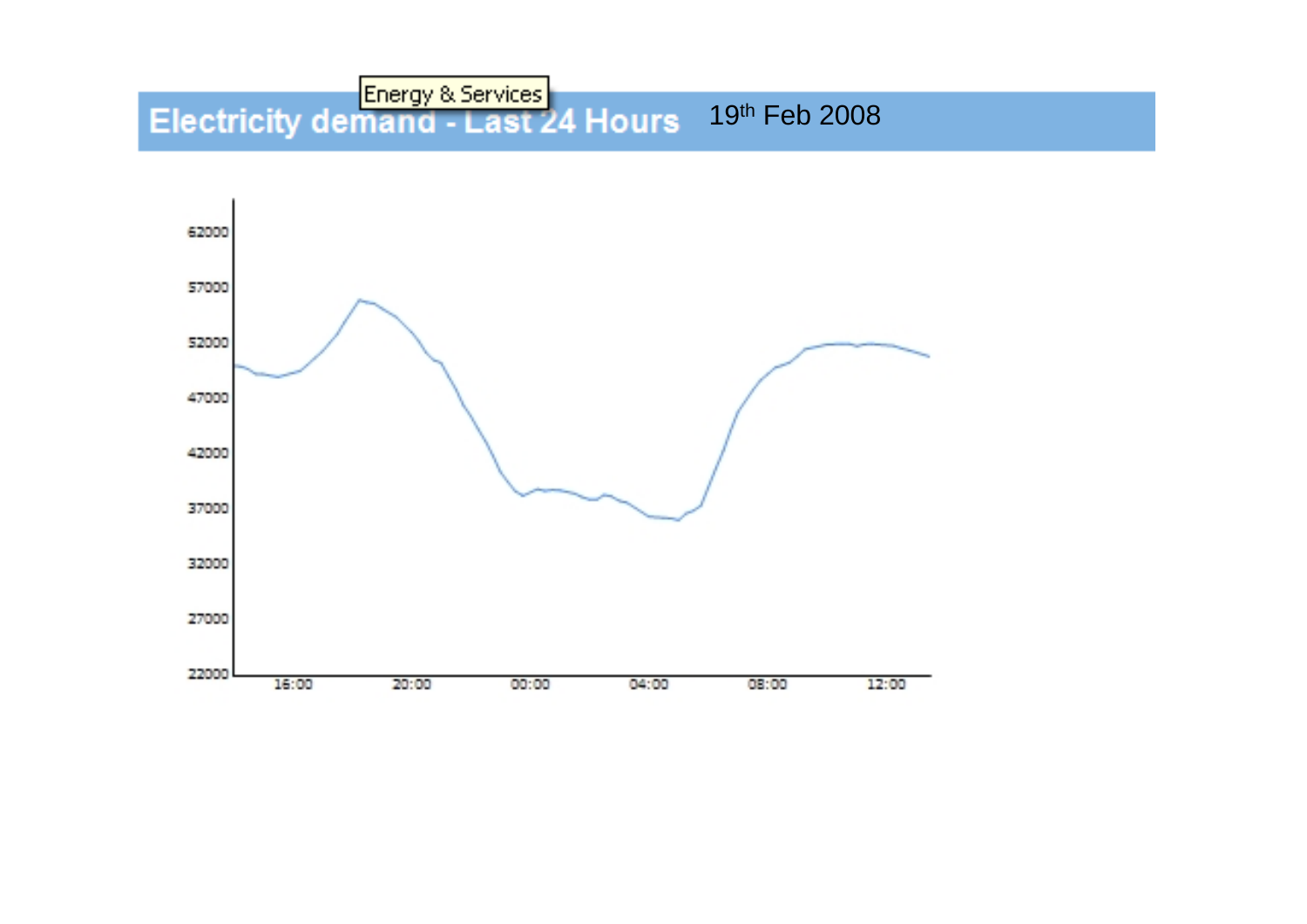#### Real Time Frequency Data - Last 60 Minutes 19th Feb 2008 - 1800



49.97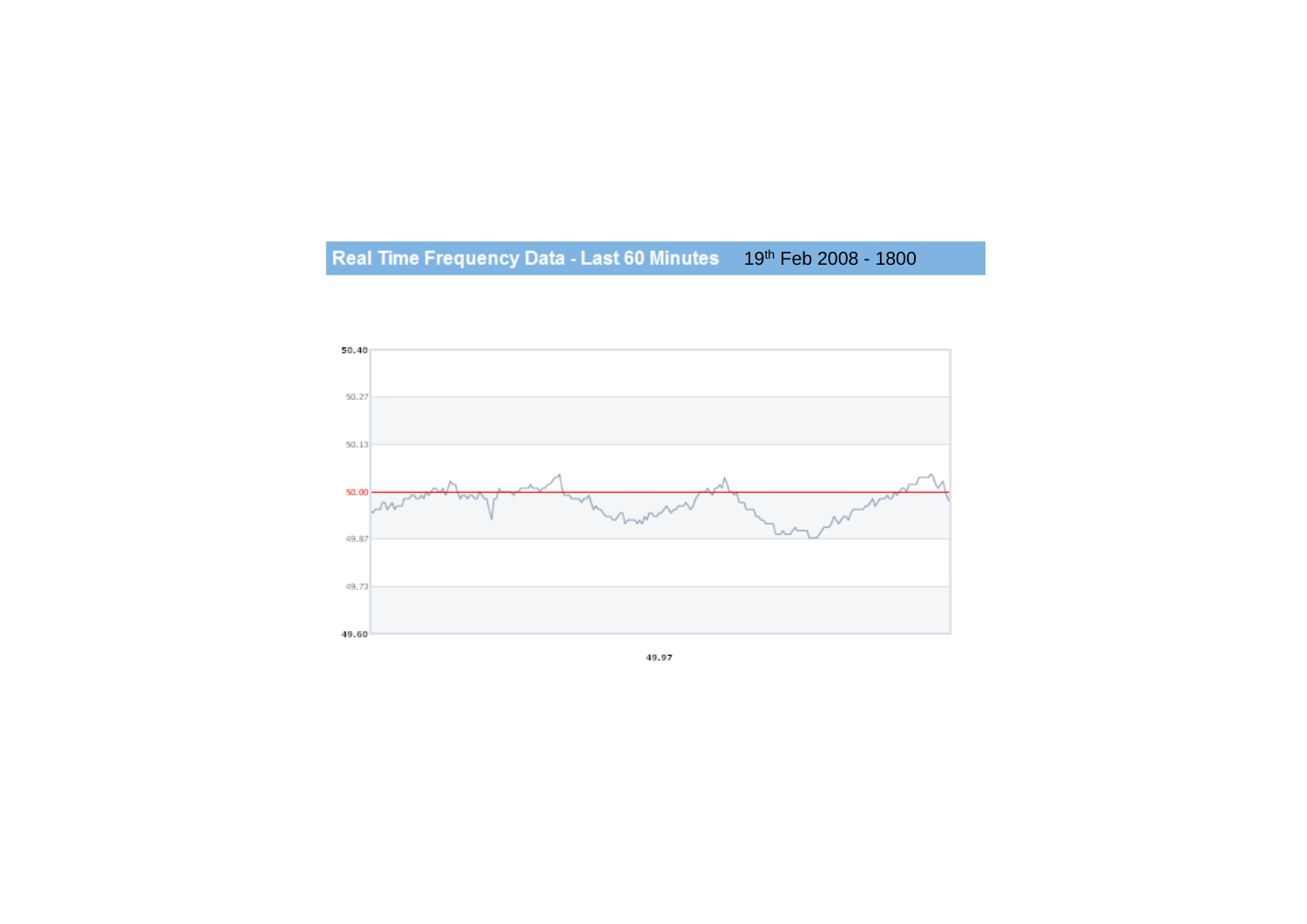#### **Electricity demand - Last 8 Days**

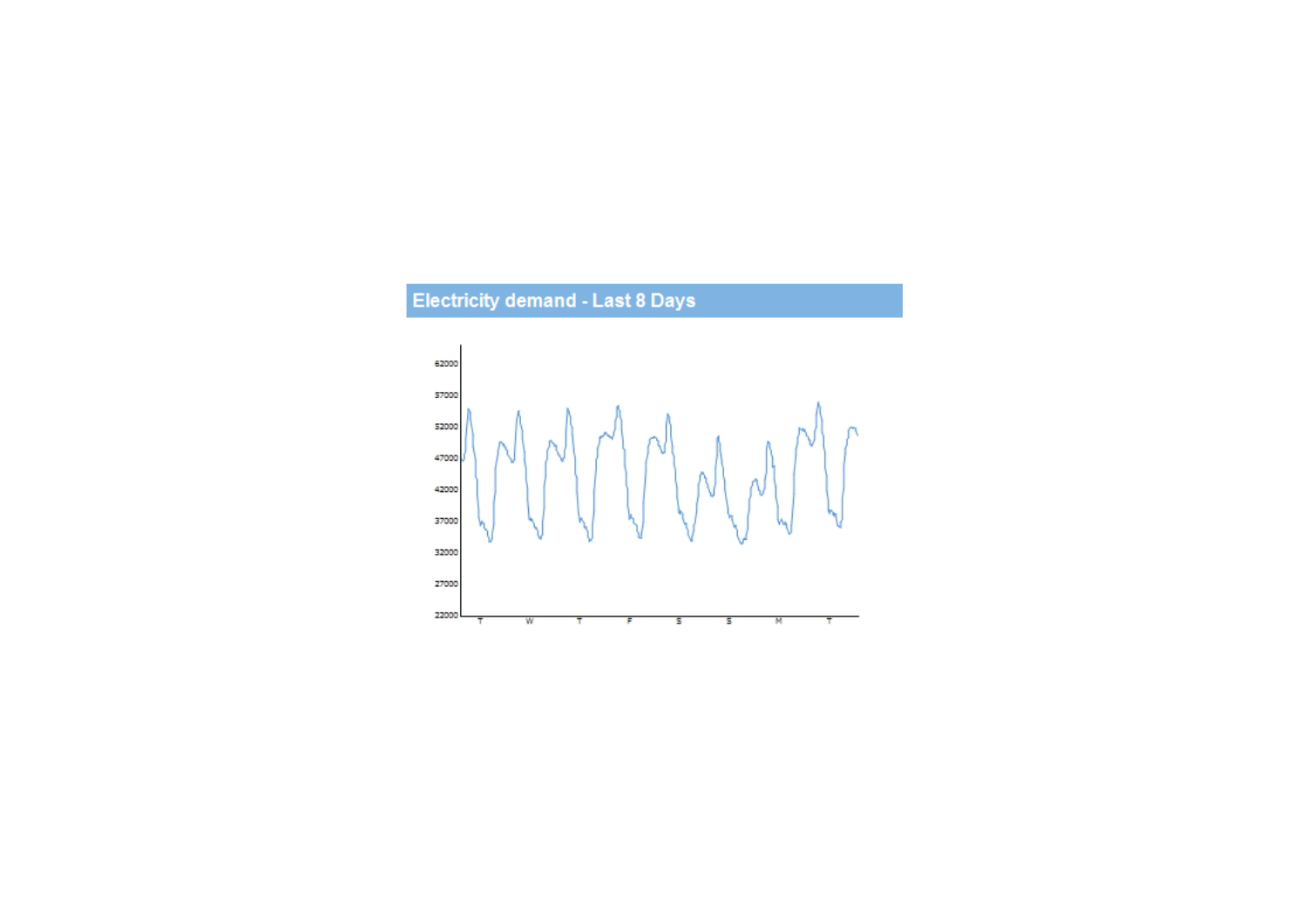#### Real Time Demand Data - Last 60 Minutes



50,322

The graph above shows MW demand over the last hour. Please note that the graph refreshes itself every 15 seconds, but may need manually refreshing if left open for a prolonged period.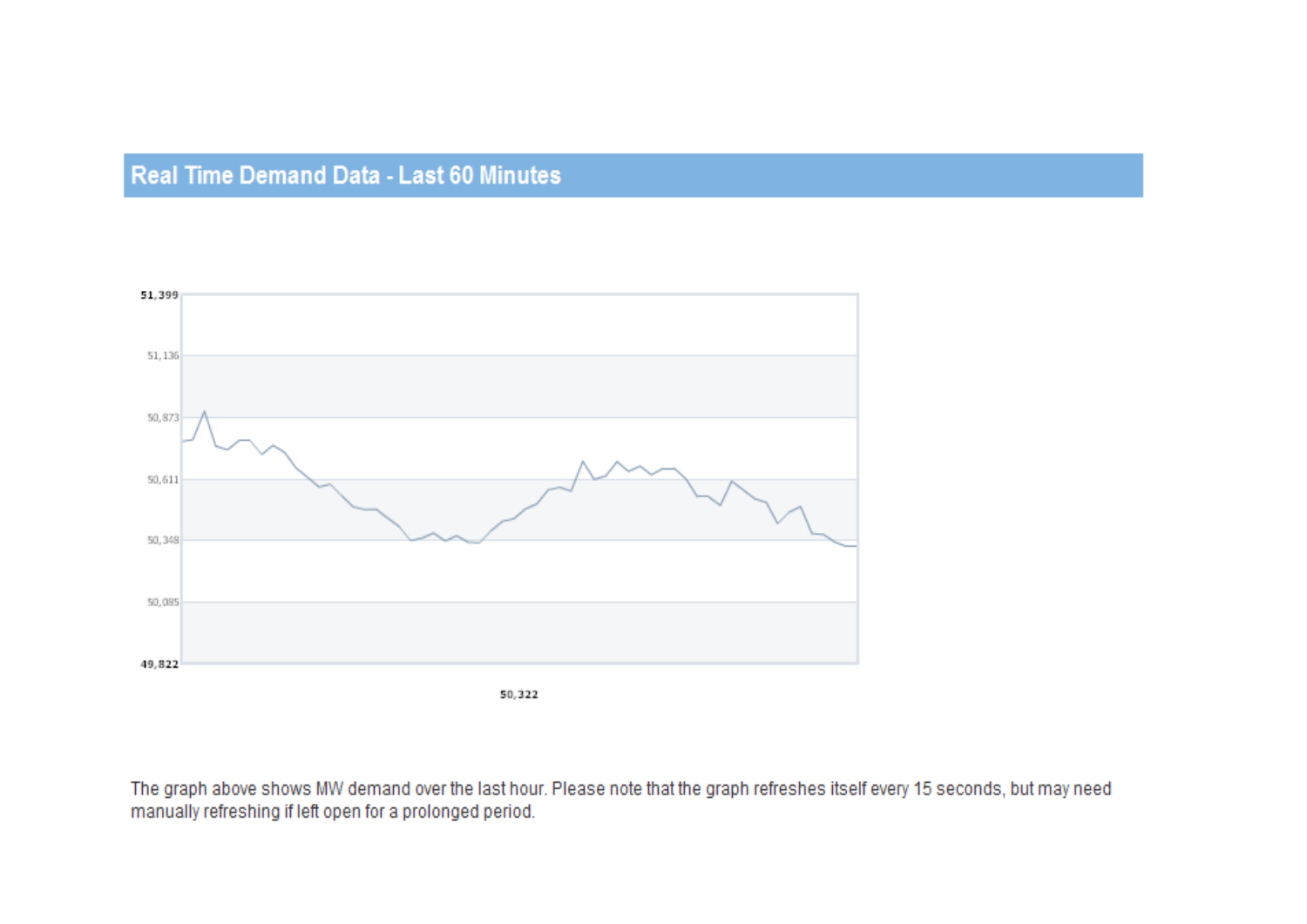# Context -Types of Capacity on the System

- 57GW in use at peak winter demand
- 1.5 GW of spinning reserve can come on in 20 30 seconds.
- NGT likes to have 8.5 GW additional spare but not running, some of it warming (Down to 4.5GW recently)
- 2.25 GW of Frequency Service loads
- 2.25 GW of Reserve Service diesels etc
- 2 GW? Fast response plant
- Dinorwig and Ffestiniog 2 GW in 15 secs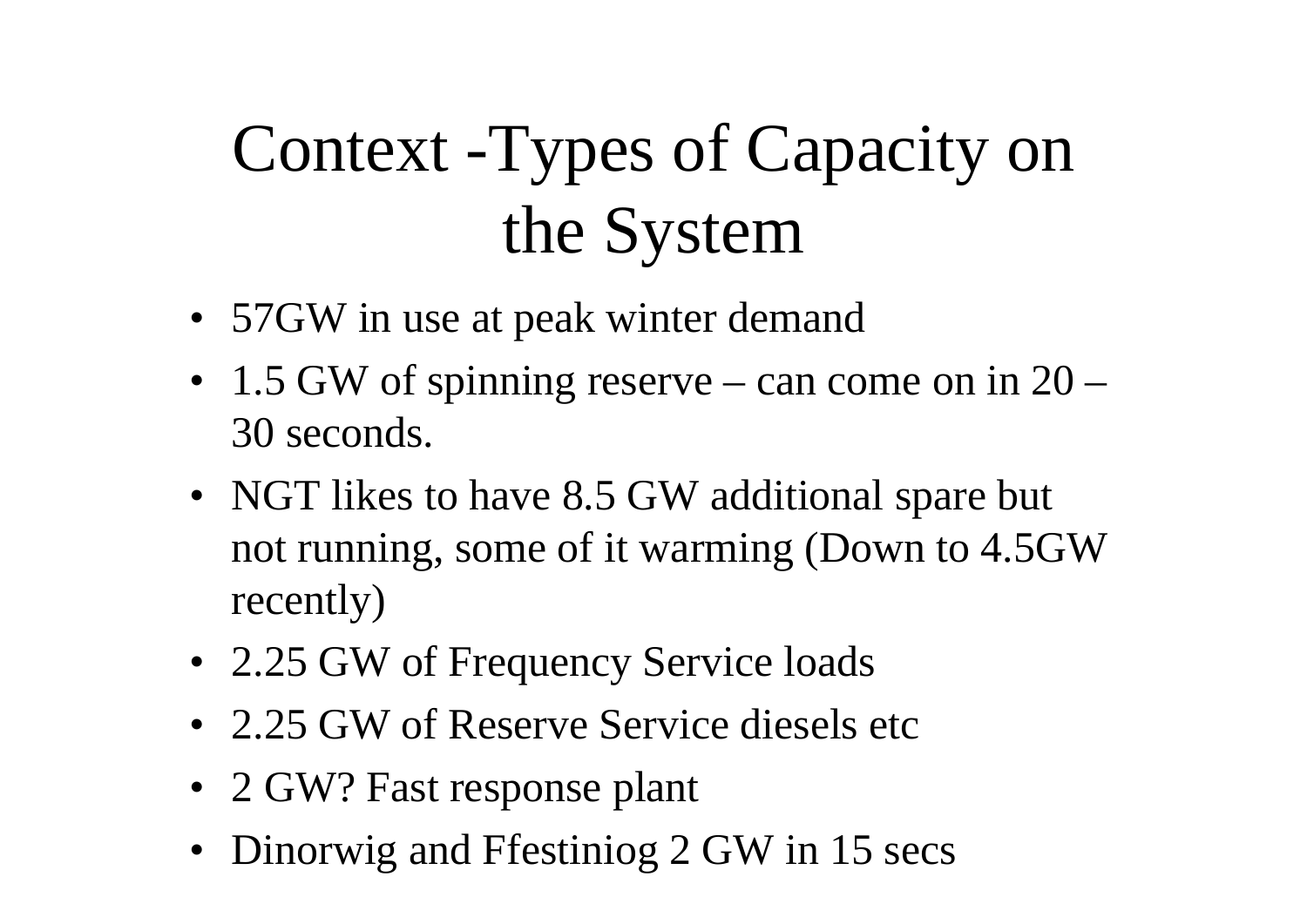### How Do NGT Reserve Service and Frequency Service cope with Intermittency/Variability?

- Say a 660 MW turbine trips grid frequency starts to drop
- Under frequency relays on Frequency Service customers trip up to 660 MW of load for up to 20 minutes as frequency falls
- NGT issue Reserve Service start up signal for 660 MW which becomes available within 20 minutes
- When Reserve Service becomes available, Frequency Service loads are re-connected
- Frequency Service relays are then re-armed
- $\bullet$  An hour or so later, Frequency Service diesels are replaced with new levels of large power stations and can be stood down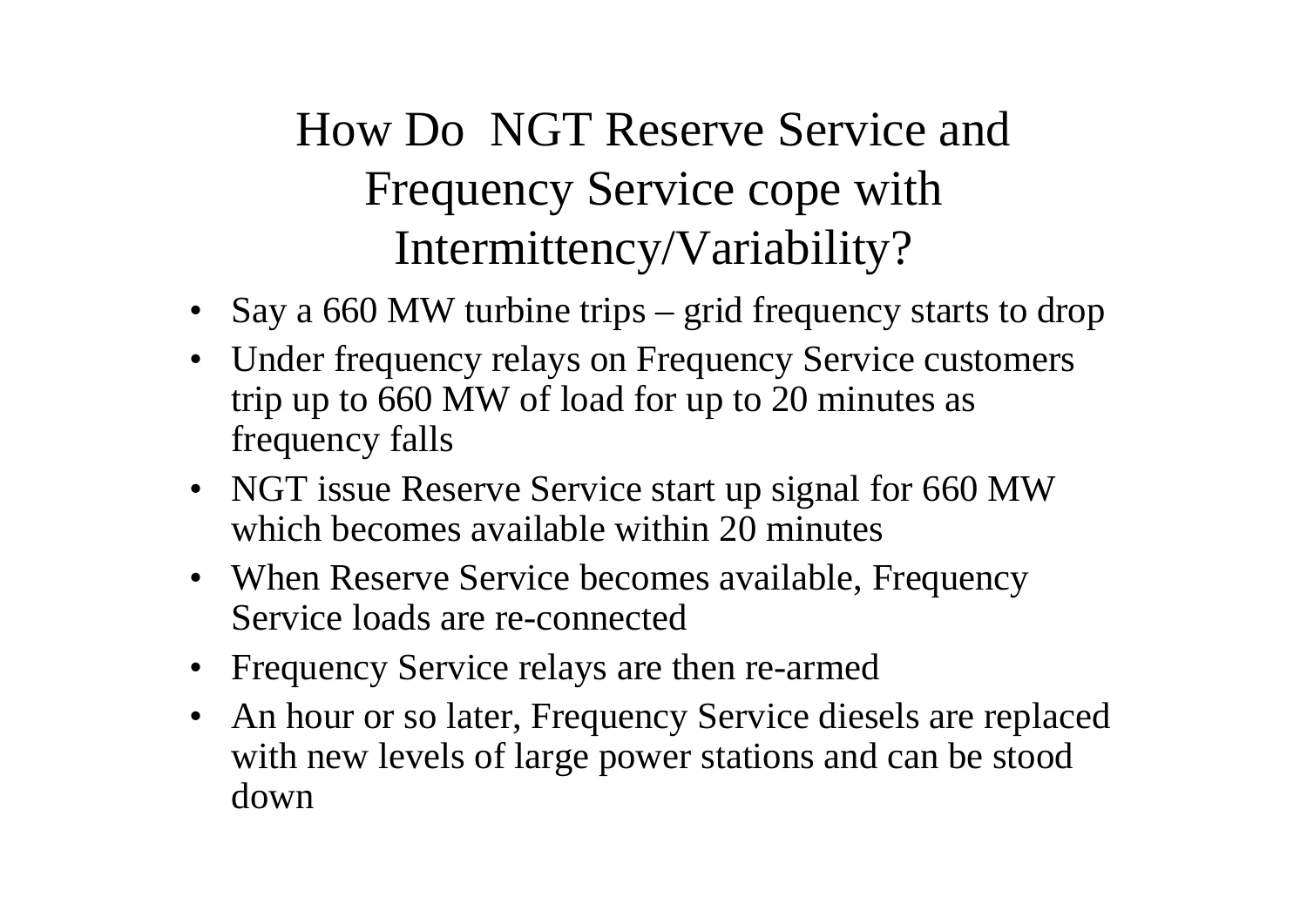# Biggest Source of Intermittency

- Whenever Sizewell B is operating, it is capable of stopping at any time, without warning 1.3GW.
- This is the largest source of intermittency, since it is the largest power generating unit which can be lost, yet NGT readily copes with it using methods outlined over leaf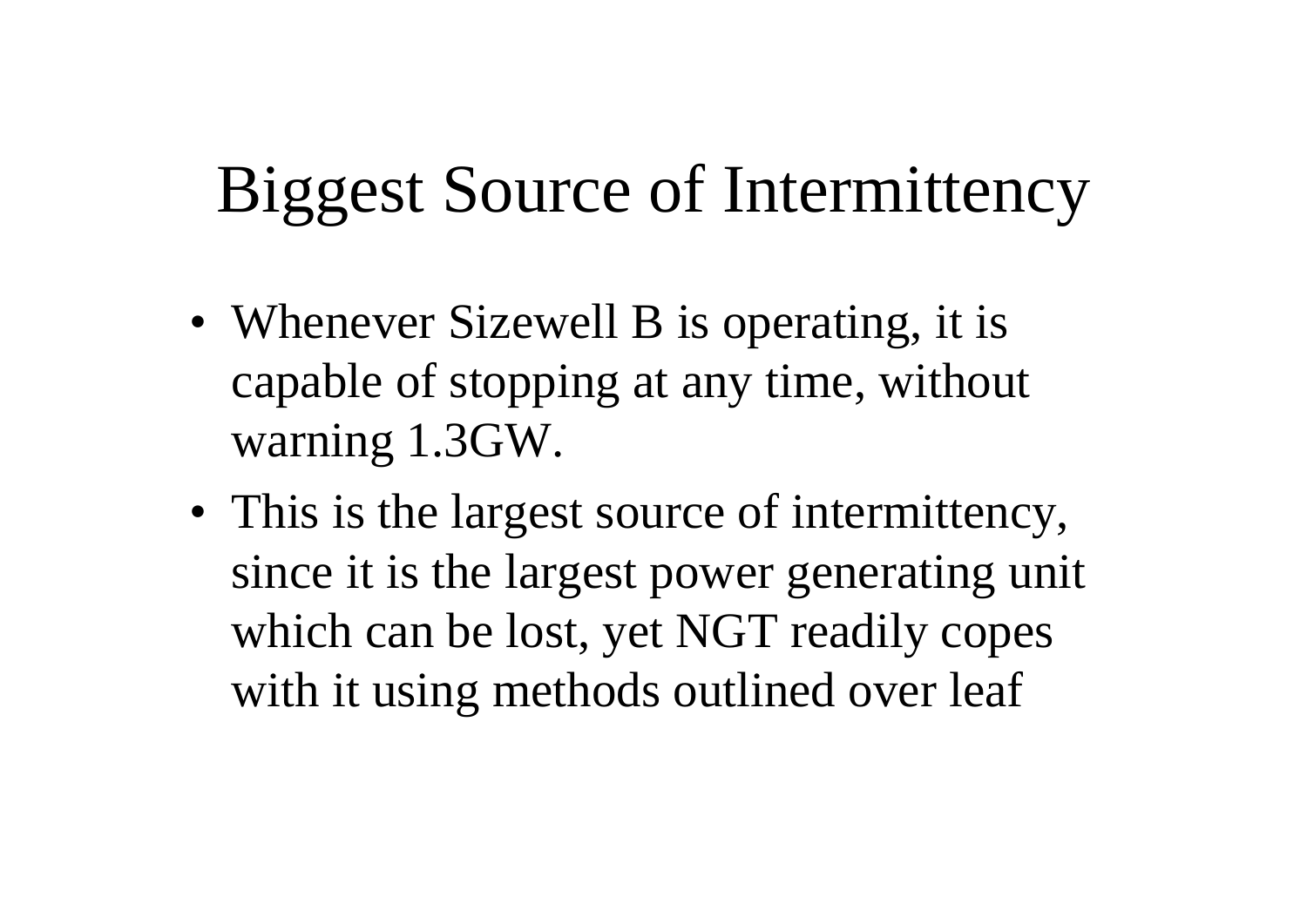### Wessex Water Diesel Engines



Operator interface page: General Map showing some of the LM sites.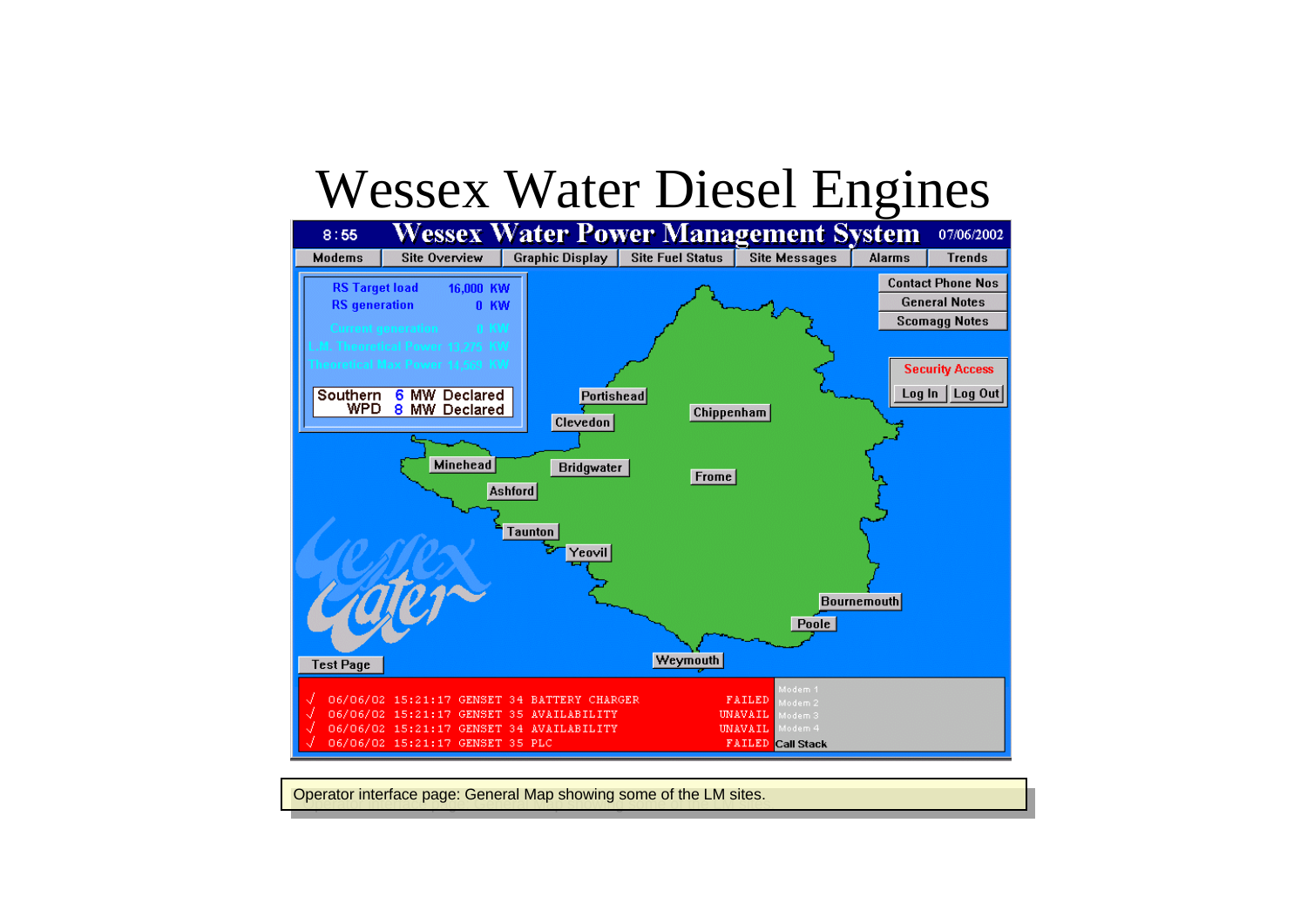#### Wessex Water Diesels

#### 32 Sets spread across 24 Sites totalling 18 MW

| <b>Site</b>            | kW Output | <b>Site</b>           | <b>kW</b> Output |  |
|------------------------|-----------|-----------------------|------------------|--|
| Ashford                | 470       | Portbury Wharf        | 245              |  |
| <b>Blackwell Hams</b>  | 480       | Radipole 1            | 675              |  |
| <b>Chilton Trinity</b> | 650       |                       |                  |  |
| Clevedon               | 270       | Radipole 2            | 675              |  |
| Durleigh               | 470       | <b>Sutton Bingham</b> | 690              |  |
| Empool                 | 500       | West Huntspill        | 550              |  |
| Frome                  | 340       | Weston super Mare 1   | 700              |  |
| Fulwood                | 610       | Weston super Mare 2   | 700              |  |
| Holdenhurst 1          | 600       |                       |                  |  |
| Holdenhurst 3          | 385       | Weston super Mare 3   | 650              |  |
| Minehead 1             | 260       | <b>Black Rock 1</b>   | 640              |  |
| Minehead 2             | 390       | <b>Black Rock 2</b>   | 640              |  |
| Poole Inlet            | 390       | Corfe Mullen WTW      | 450              |  |
| Poole RSPS             | 800       | Kingston Seymour 1    | 640              |  |
| Poole BAF              | 750       |                       |                  |  |
| Portishead             | 380       | Kingston Seymour 2    | 750              |  |
| <b>Swanage STW</b>     | 800       | Weymouth 1            | 750              |  |
|                        |           | Weymouth 2            | 750              |  |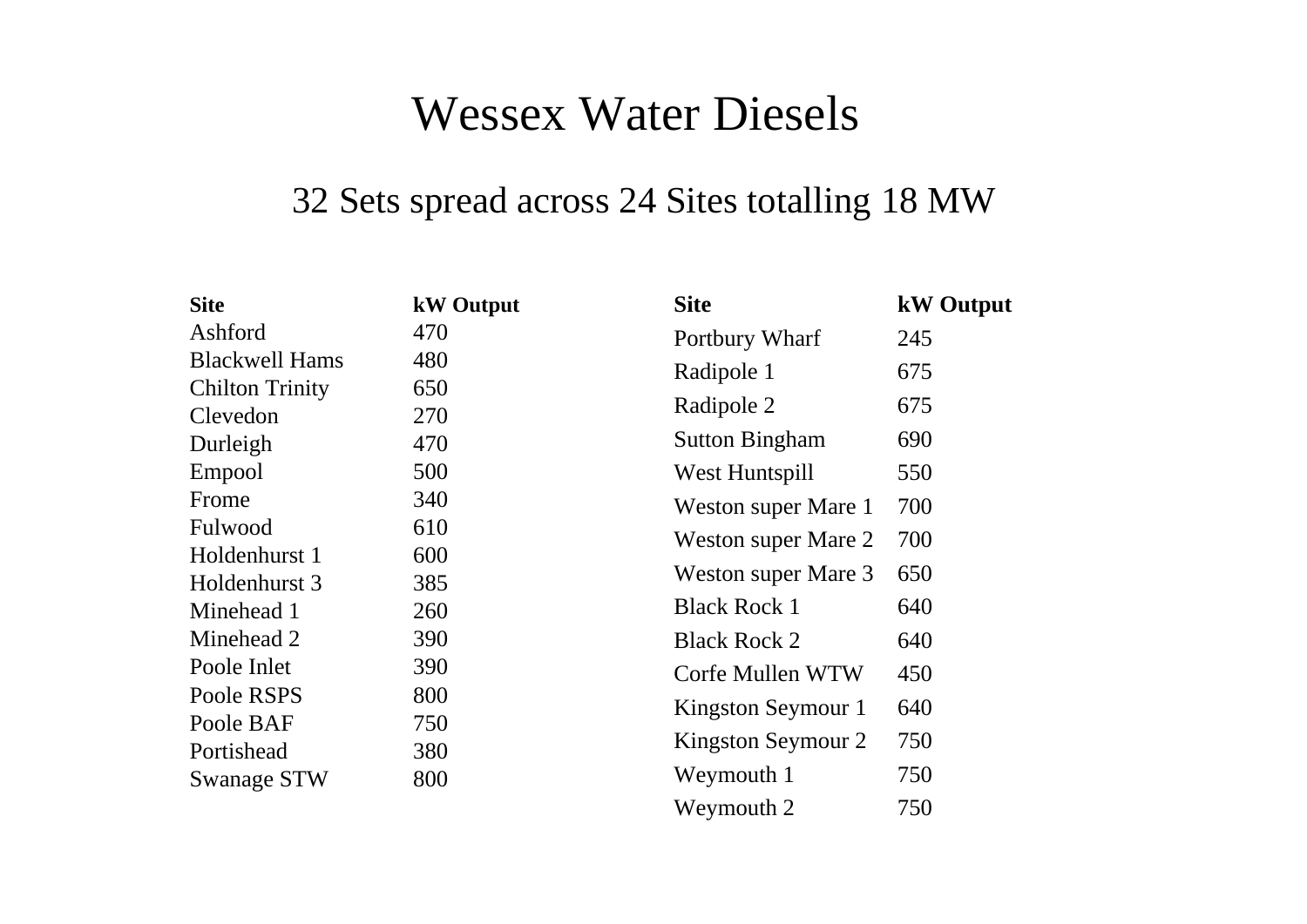### Small set maybe 150kW

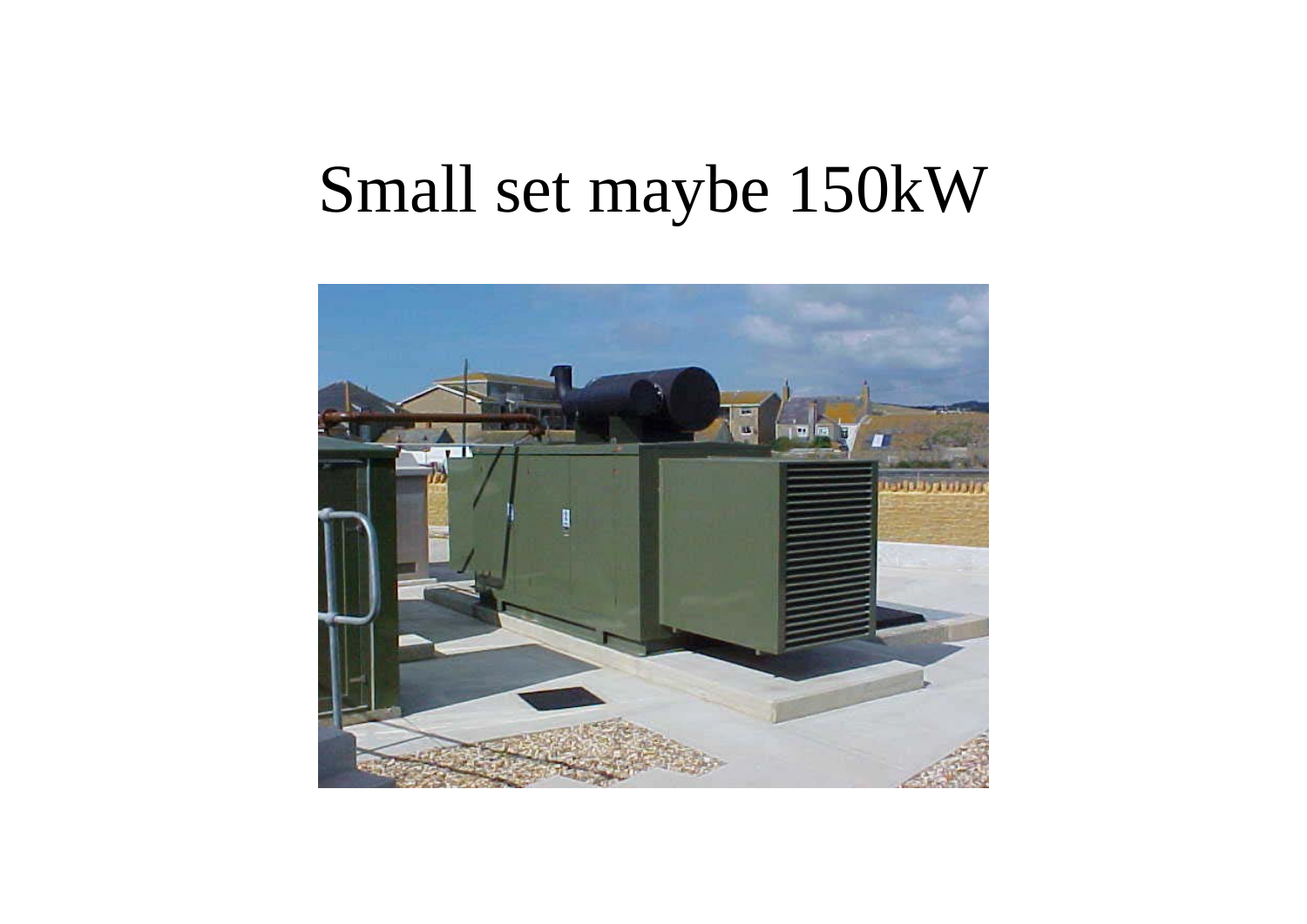### Poole inlet pumping station –  $390kW + fuel$  tank

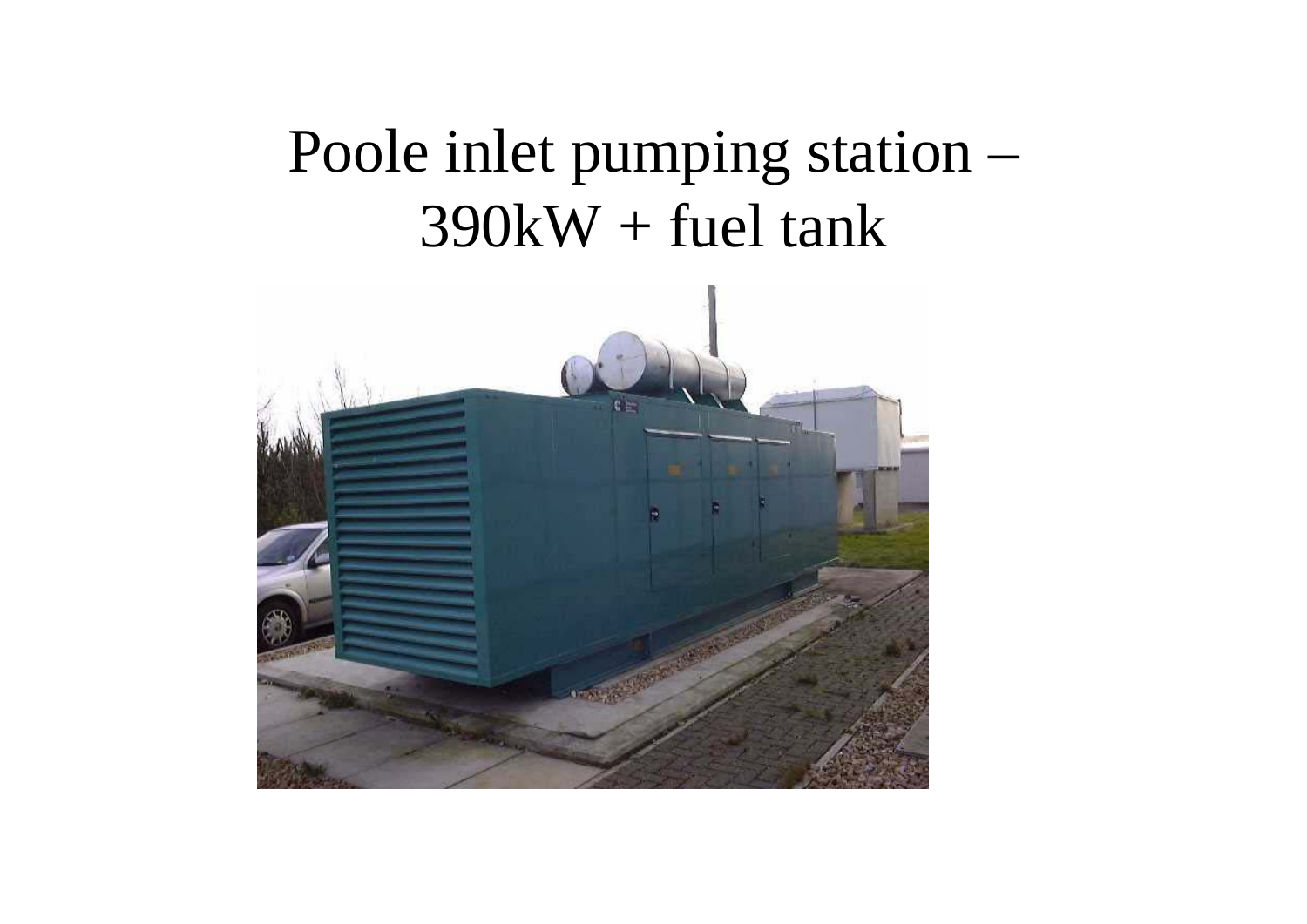### 1MW containerised set, fuel in background

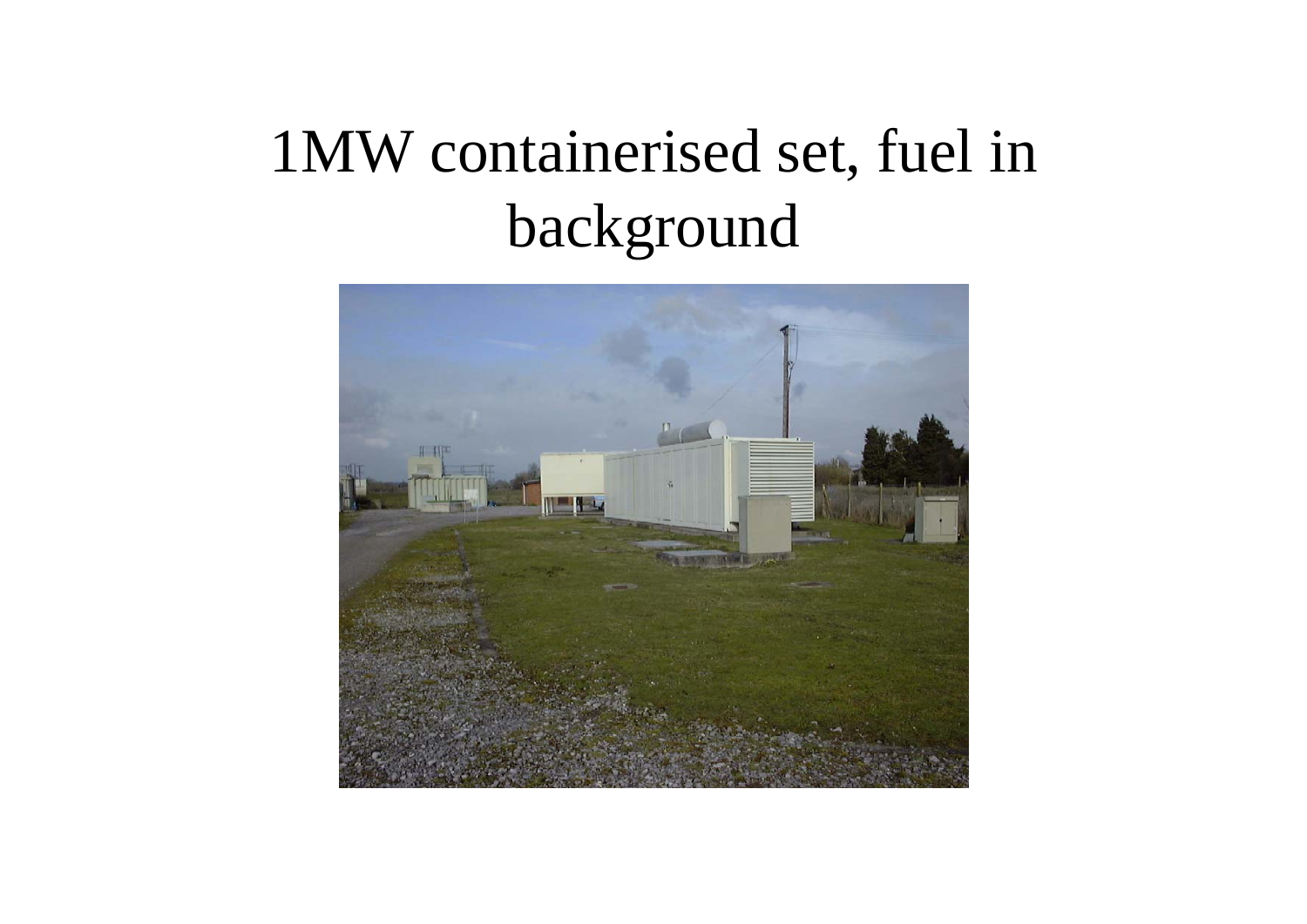### Wessex Water Diesel Generator Control System (1)

- This gives one central point of control via a master PLC (small computer) and a PLC retro fitted to each of the generators
- It gives to day visibility of status and permits control and scheduling of each set and reporting of availability to NGT.
- Permits instantaneous start by NGT and constant reporting of output when so doing
- Permits scheduled runs instructed 1-3 hours ahead from **A Large Power Supply Company**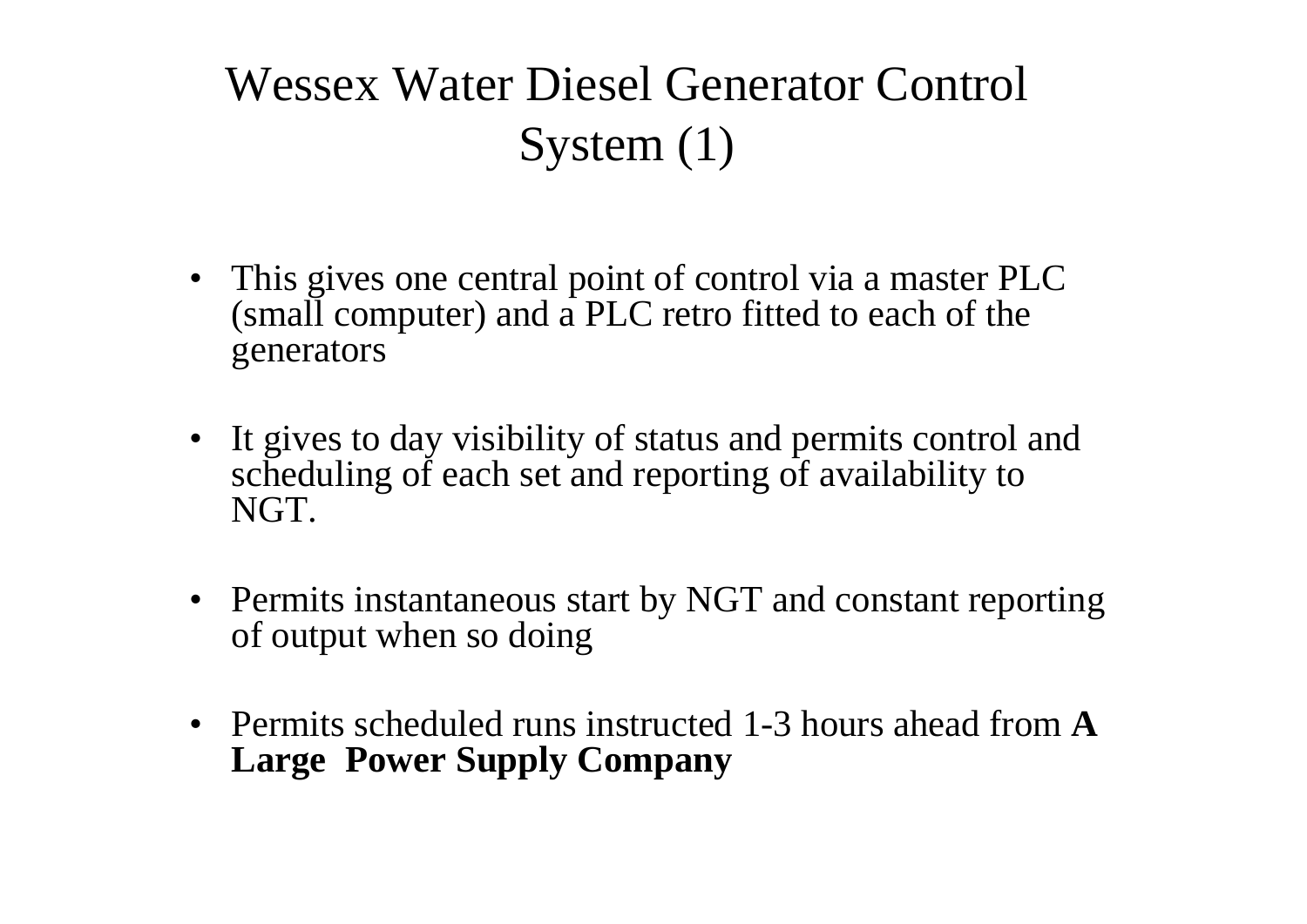### Wessex Water Diesel Generator Control System (2)

- Allows Triad avoidance runs to be instructed 7 hours ahead when Triad warnings are received
- Whenever the system has a run scheduled, the local operators are automatically sent an SMS message telling them that a run is about to start.
- This enables them to monitor it and reminds them to keep their eye on the fuel levels.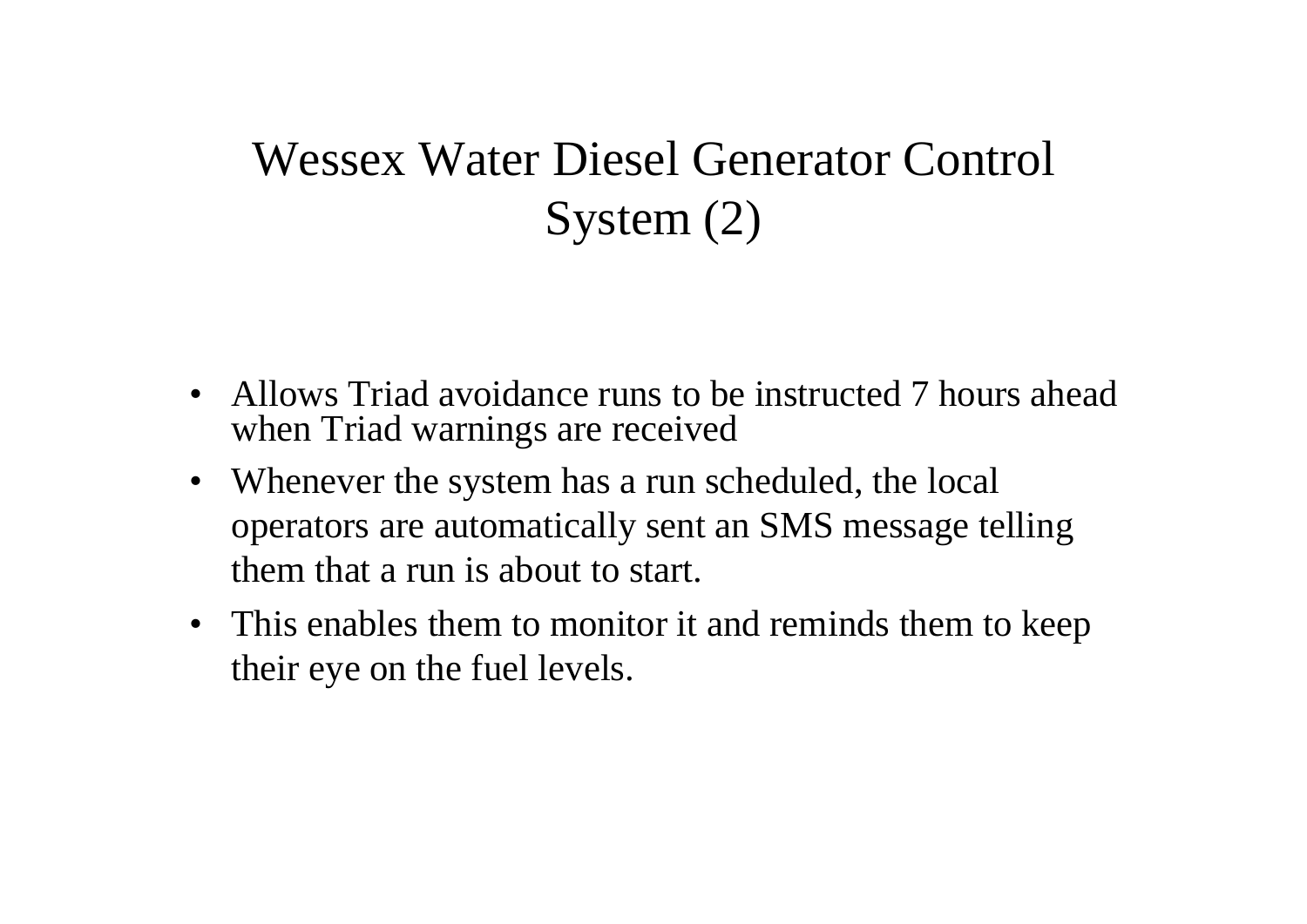

NGT Computer on the left, operator interface on the right Can dial in remotely via lap top. N G T Computer on the left, operator interface on the right Can dial in remotely via lap top.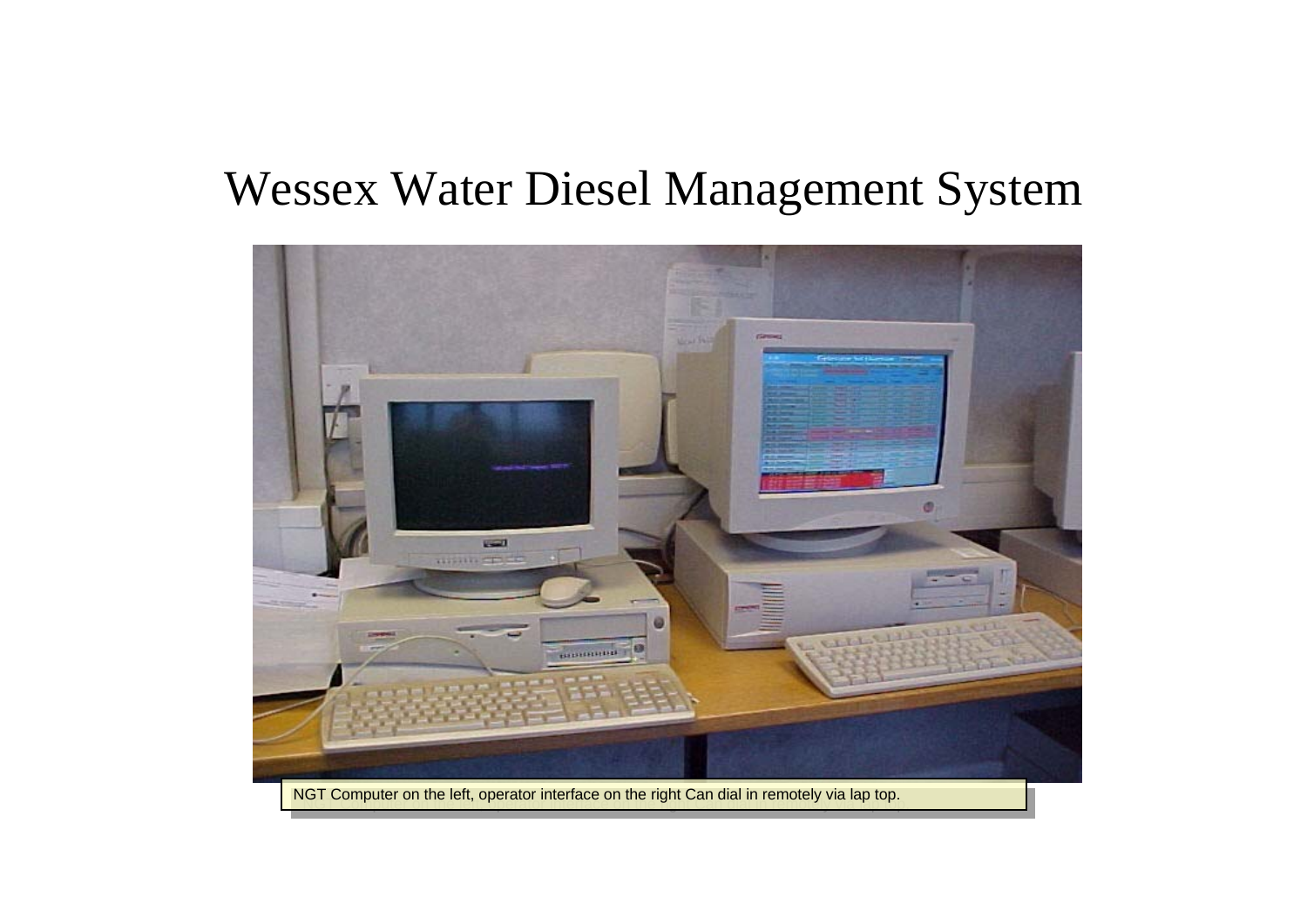| 8:56                                                                 | 1<br>Alarms                                          |                                                      |                                    | <b>Generator Set Overview</b>          |             |        |                                    | Site Messages       |                                | 07/06/2002               |
|----------------------------------------------------------------------|------------------------------------------------------|------------------------------------------------------|------------------------------------|----------------------------------------|-------------|--------|------------------------------------|---------------------|--------------------------------|--------------------------|
| <b>O/S Details</b>                                                   | <b>Modems</b>                                        | <b>Region Map</b>                                    |                                    | System Settings Graphic Display Alarms |             |        |                                    | <b>Trends</b>       | $\times$                       | <b>Next</b>              |
| Comms                                                                | Southern                                             | 6 MW Declared                                        |                                    |                                        |             |        |                                    |                     | <b>Reserve Service Enabled</b> |                          |
| <b>Notes</b>                                                         | WPD                                                  | 8<br>MW Declared                                     |                                    |                                        |             |        |                                    | <b>Power Output</b> | <b>Actual</b><br>Possible      | $\frac{0}{0}$ kw         |
|                                                                      | <b>Set Identity</b>                                  | <b>Site unavailable Declaration</b><br><b>Status</b> |                                    | <b>Commands Status Actual</b>          |             |        | <b>Possible</b>                    |                     | <b>Totaliser</b>               | <b>Run time</b>          |
| <b>No 01</b><br><b>Ashford</b>                                       |                                                      |                                                      |                                    |                                        |             |        |                                    |                     |                                |                          |
|                                                                      |                                                      | <b>Available</b>                                     | <b>Stopped</b>                     | <b>LM</b>                              |             | $0$ KW | <b>500 KW</b>                      |                     | 285.5 MW/Hr                    | 680 Hrs                  |
| <b>No 02</b>                                                         | <b>Blackwell</b>                                     | <b>Unavailable</b>                                   | <b>Stopped</b>                     |                                        |             | $0$ KW | <b>165 KW</b>                      |                     | 79.8 MW/Hr                     | <b>598 Hrs</b>           |
| <b>No 03</b>                                                         | <b>Chilton Trinity</b>                               | <b>Available</b>                                     | <b>Stopped</b>                     | <b>LM</b>                              |             | $0$ KW | 620 KW                             |                     | 23.4 MW/Hr                     | $61$ Hrs                 |
| <b>No 04</b>                                                         | Clevedon                                             | <b>Available</b>                                     | <b>Stopped</b>                     | <b>LM</b>                              |             | $0$ KW | <b>270 KW</b>                      |                     | 131.0 MW//Hr                   | 646 Hrs                  |
| <b>No 05</b>                                                         | <b>Durleigh</b>                                      | <b>Available</b>                                     | <b>Stopped</b>                     | <b>LM</b>                              |             | $0$ KW | 450 KW                             |                     | 256.4 MW/Hr                    | <b>664 Hrs</b>           |
| <b>No 06</b><br><b>Frome</b>                                         |                                                      | <b>Available</b>                                     | <b>Stopped</b>                     | <b>LM</b>                              |             | $0$ KW | 350 KW                             |                     | 184.7 MW/Hr                    | 693 Hrs                  |
| <b>No 07</b><br>Fulwood                                              |                                                      | <b>Available</b>                                     | <b>Stopped</b>                     |                                        | <b>Note</b> | $0$ KW | <b>580 KW</b>                      |                     | 366.0 MW/Hr                    | <b>813 Hrs</b>           |
| <b>No 08</b>                                                         | <b>Holdenhurst 1</b>                                 | <b>Available</b>                                     | <b>Stopped</b>                     | <b>LM</b>                              |             | $0$ KW | 562 KW                             |                     | 278.1 MW/Hr                    | <b>524 Hrs</b>           |
| <b>No 09</b><br><b>Empool</b>                                        |                                                      | <b>Available</b>                                     | <b>Stopped</b>                     | <b>LM</b>                              |             | $0$ KW | <b>500 KW</b>                      |                     | 70.2 MW/Hr                     | <b>355 Hrs</b>           |
| <b>No 10</b>                                                         | <b>Holdenhurst 3</b>                                 | <b>Available</b>                                     | <b>StoppedBL</b>                   |                                        |             | $0$ KW | <b>380 KW</b>                      |                     |                                | 1,080.6 MW/Hr 37,118 Hrs |
| <b>No 11</b>                                                         | <b>Poole BAF</b>                                     | <b>Available</b>                                     | <b>Stopped</b>                     | <b>LM</b>                              |             | $0$ KW | <b>750 KW</b>                      |                     | 184.8 MW//Hr                   | <b>258 Hrs</b>           |
| <b>No 12</b>                                                         | <b>Minehead</b>                                      | <b>Available</b>                                     | <b>Stopped</b>                     | LМ                                     |             | $0$ KW | 243 KW                             |                     | 158.5 MW/Hr                    | <b>763 Hrs</b>           |
| <b>No 13</b>                                                         | <b>Poole Eastern</b>                                 | <b>Unavailable</b>                                   | <b>StoppedBL</b>                   |                                        | <b>Note</b> | $0$ KW | <b>169 KW</b>                      |                     | 75.6 MW//Hr                    | <b>404 Hrs</b>           |
| <b>No 14</b>                                                         | <b>Poole Inlet</b>                                   | <b>Available</b>                                     | <b>Stopped</b>                     | LМ                                     |             | $0$ KW | 382 KW                             |                     | 184.7 MW/Hr                    | 879 Hrs                  |
| 07/06/02 09:42:46<br>LOW FUEL LEVEL<br>ALARM<br>GENSET 25<br>Modem 1 |                                                      |                                                      |                                    |                                        |             |        |                                    |                     |                                |                          |
| J                                                                    |                                                      | 06/06/02 15:21:17 GENSET 21 BLACKLIST                |                                    |                                        |             | ALARM  | Modem 2                            |                     |                                |                          |
| √                                                                    | 06/06/02 15:21:17 GENSET 13                          |                                                      | <b>BLACKLIST</b>                   |                                        |             | ALARM  | Modem 3                            |                     |                                |                          |
| Ñ                                                                    | 06/06/02 15:21:17 GENSET<br>06/06/02 15:21:17 GENSET | -10                                                  | <b>BLACKLIST</b><br>2 COMMON FAULT |                                        |             | ALARM  | Modem 4<br><b>ALARM Call Stack</b> |                     |                                |                          |
| J                                                                    |                                                      |                                                      |                                    |                                        |             |        |                                    |                     |                                |                          |

Operator interface page: Overview Page showing first 14 sets with various status's simulated.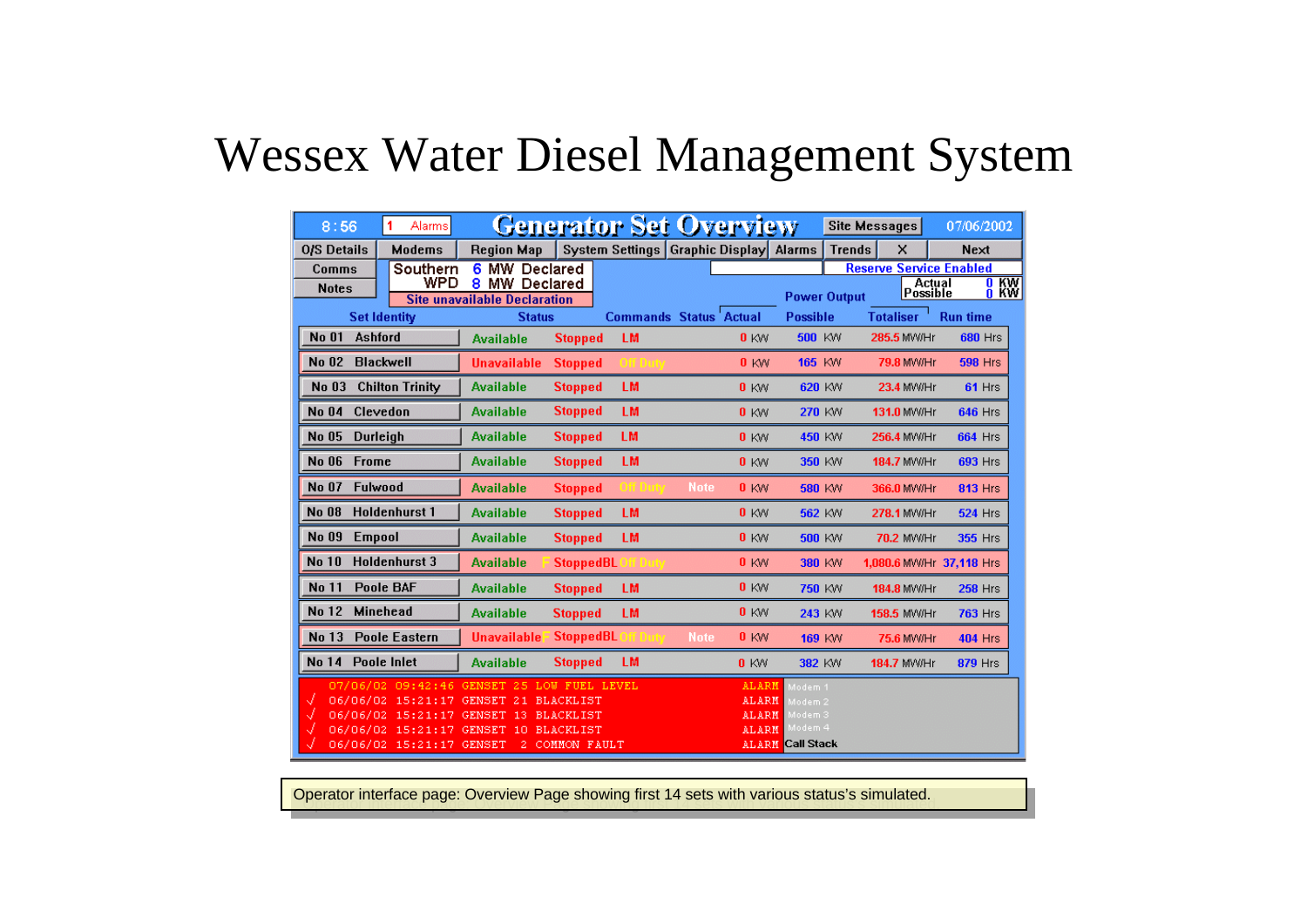

Master Control PLC, with its 4 modems.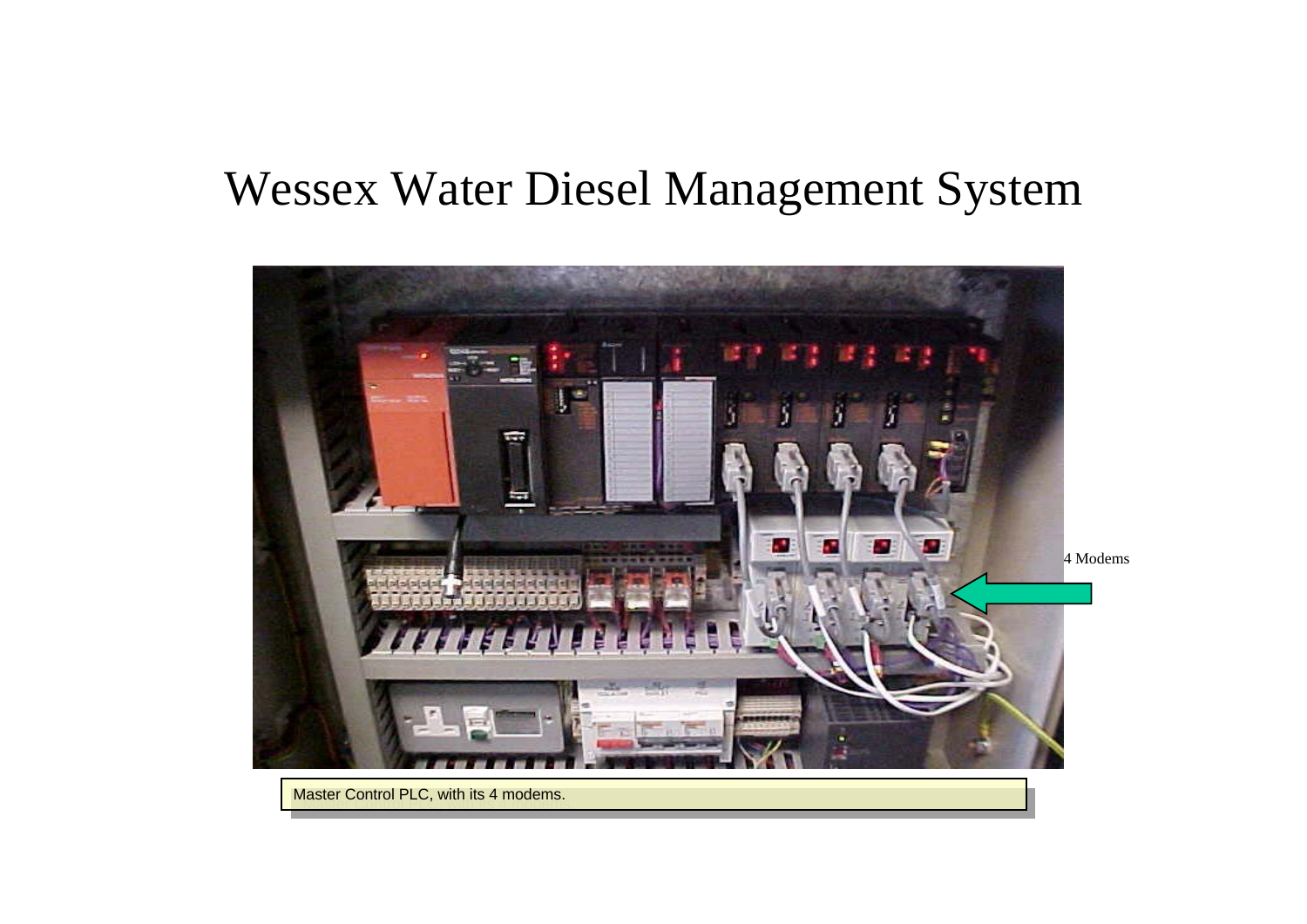

A direct call can be initiated from the NCG SRD dispatch computer.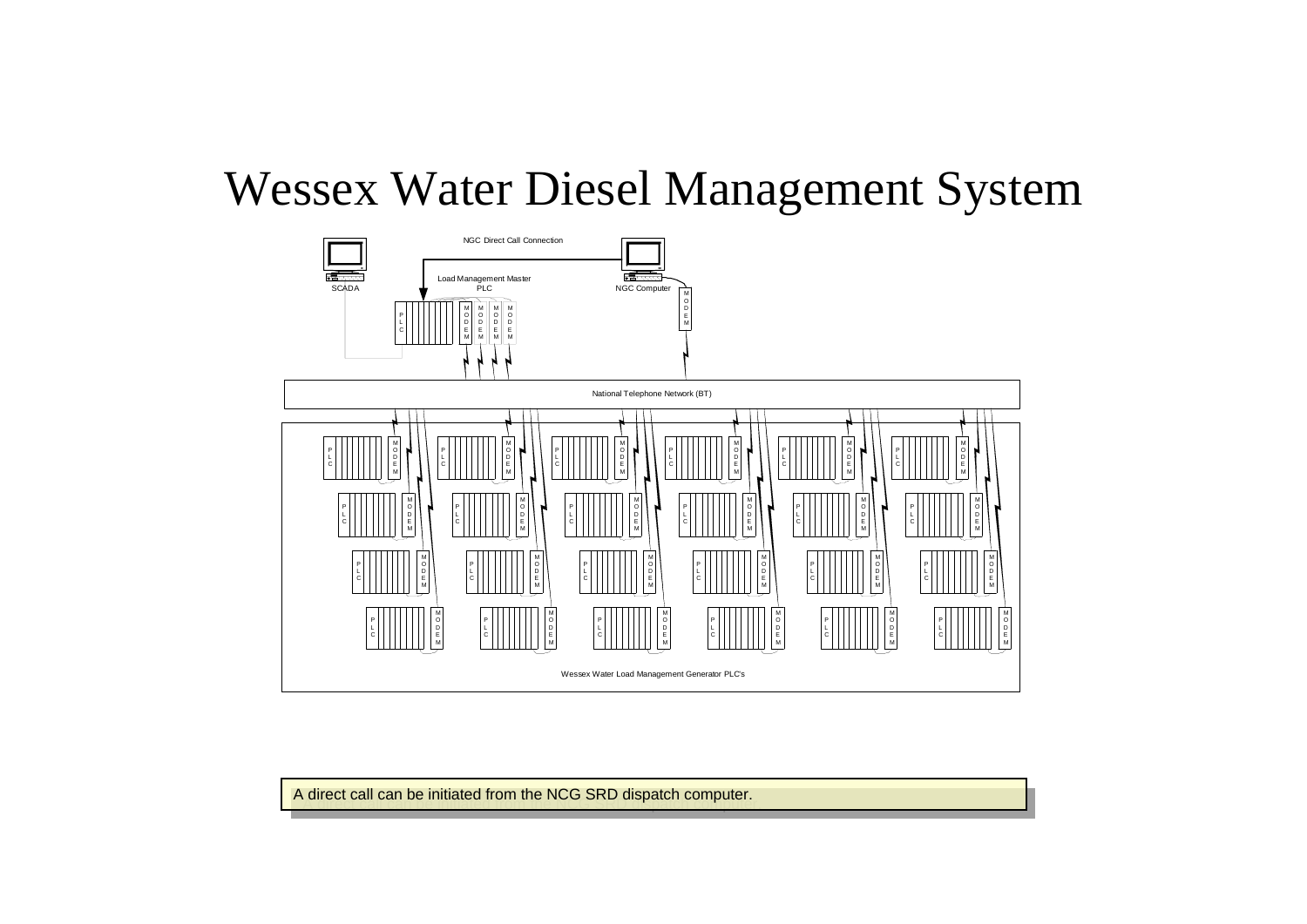

Typical Site: In the background we see the Generator, in the foreground we see the Generator controller T y pical Site: In the background we see the Generator, in the foreground we see the Generator controller and the Load Management control panel. and the Load Management control pan el.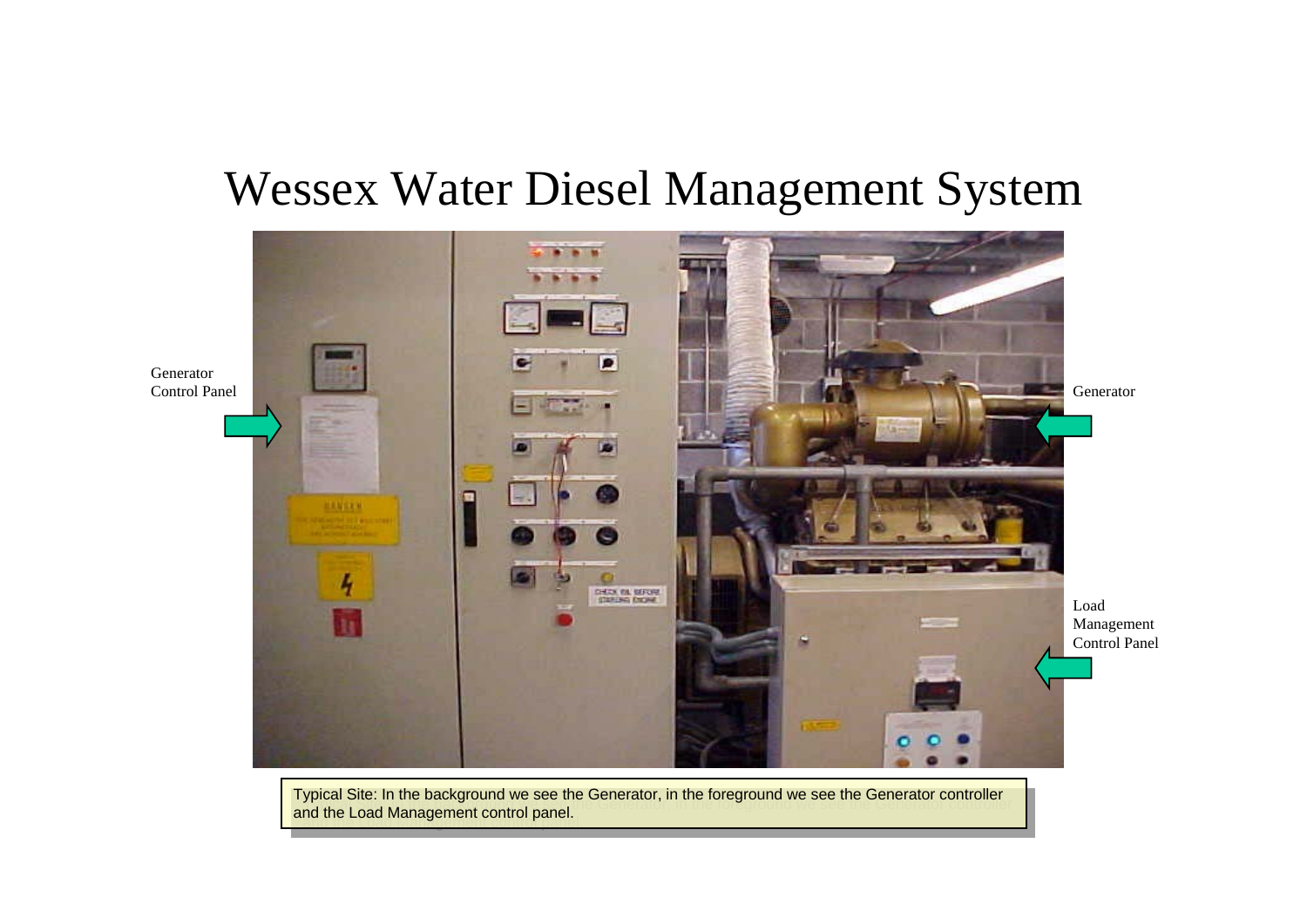

Load Management control panel, with the door open. Showing the PLC controller etc.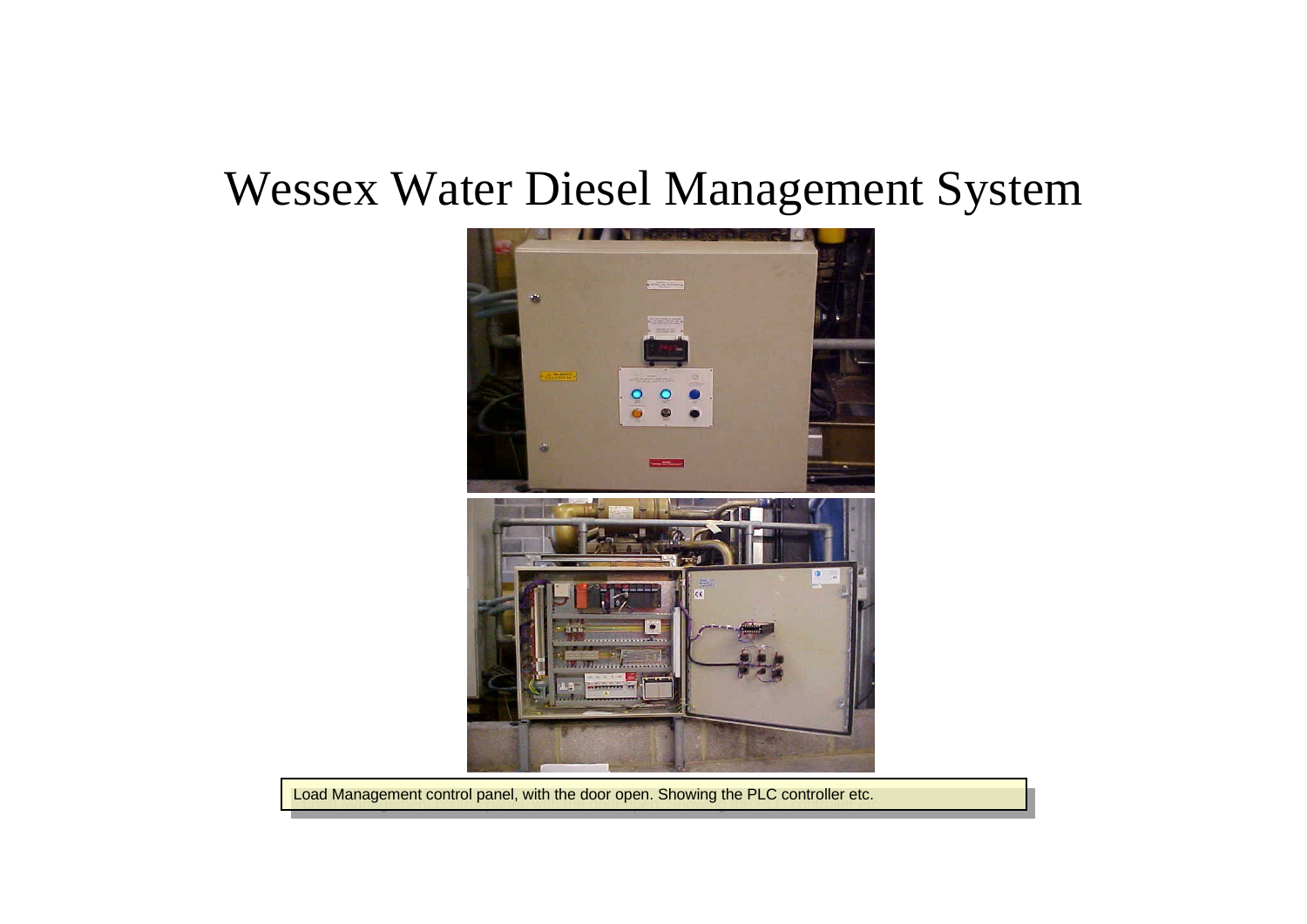## Testing Diesels off Load

- This very quickly ruins an engine maybe in only 50 hours.
- $\bullet$  Under loading means low cylinder pressures and poor ring sealing and low temperatures - leading to poor combustion
- $\bullet$ Soot forms, clogging rings, and hard carbon scrapes bores
- $\bullet$ Injectors clog with soot, un-burnt fuel contaminates oil
- Diesels must be run at full load once a month to ensure they work.
- $\bullet$  In 1987 storms, 50% of Thames Water Generators failed to start or stay running.
- *NGT Reserve Service is the ideal way to prove your diesels without destroying them*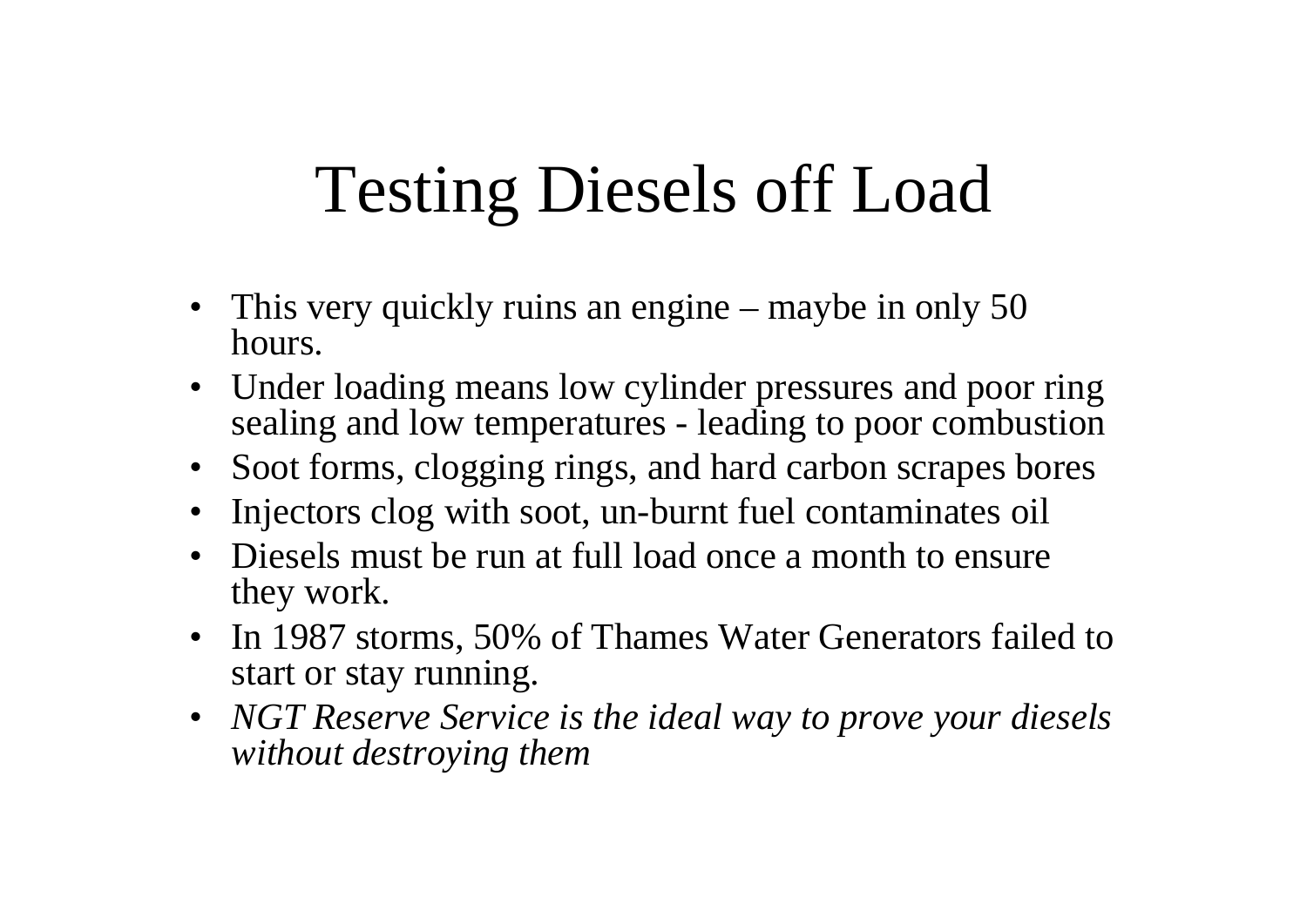### Conversion Costs

- Maybe £3k to fit PLC to set
- Paralleling gear (allows grid connection) maybe £5k
- Tidying up set (noise, fuel) maybe £5k
- So for a 1MW set…£13/kW
- 50 kW…maybe £260/kW
- Running costs fuel 10p/kWh
	- maintenance -0.5p/kWh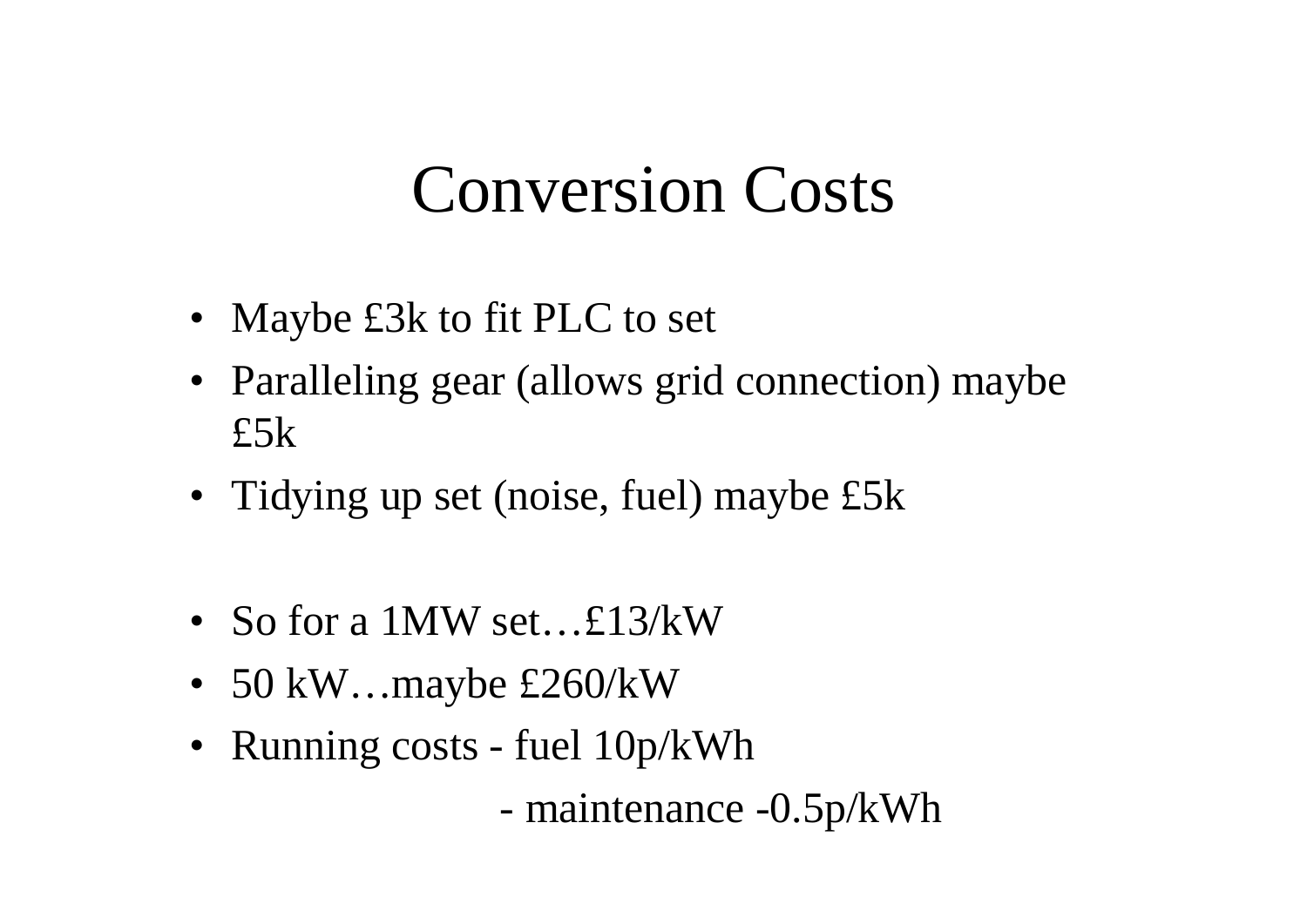# How Many Diesels Are There?

- Wessex has 550 generators of capacity 100MW.
- We only use 32 generators of 18MW capacity
- We could use the others but there are diminishing returns – probably still worth doing though.
- Nationally there are up to 20 GW of emergency diesels (EA Technology)
- Large number could be utilised with right incentives
- Over 20 years this technology will become standard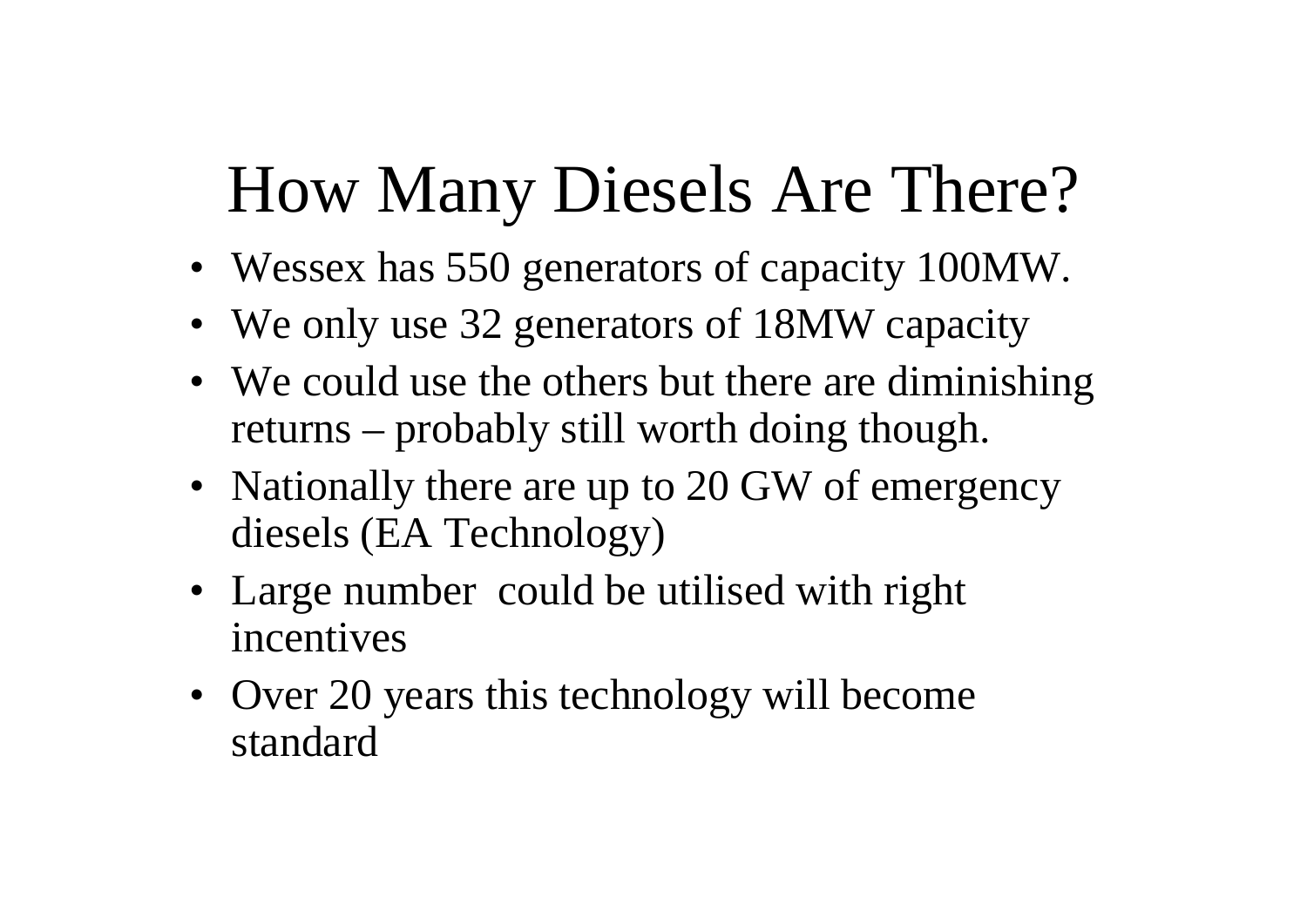# Back up Power Costs - Spark Spread (Gas) and Dark Spread (Coal)

- It's the difference between the cost of fuel, and the selling price of that power from that fuel.
- It is the profit needed to pay off the capital and maintenance cost on the power station.
- You can look up spark spreads on various energy trading web sites - Argus, Spectron etc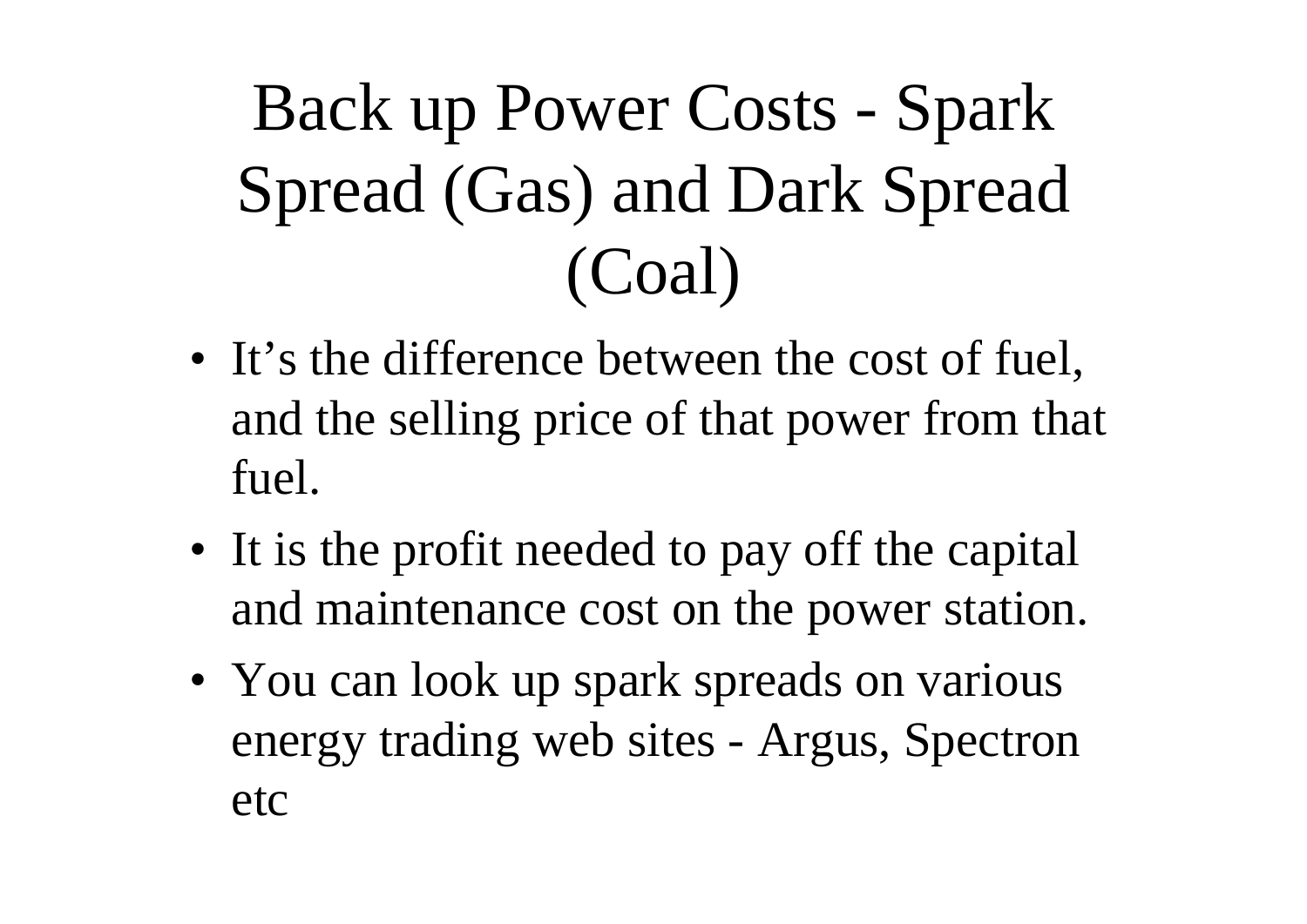# Value of Spark Spread and Dark Spread

- Spark spreads are reckoned to need to be about £12/MWh for new gas, and £14/MWh for new coal.
- Presently around £9/MWh
- Present load factor is say 43% then as a whole they would be happy to receive  $\text{\pounds}9x0.4 =$ £3.6/MWh for all units supplied for the whole  $year = 0.36p/kWh$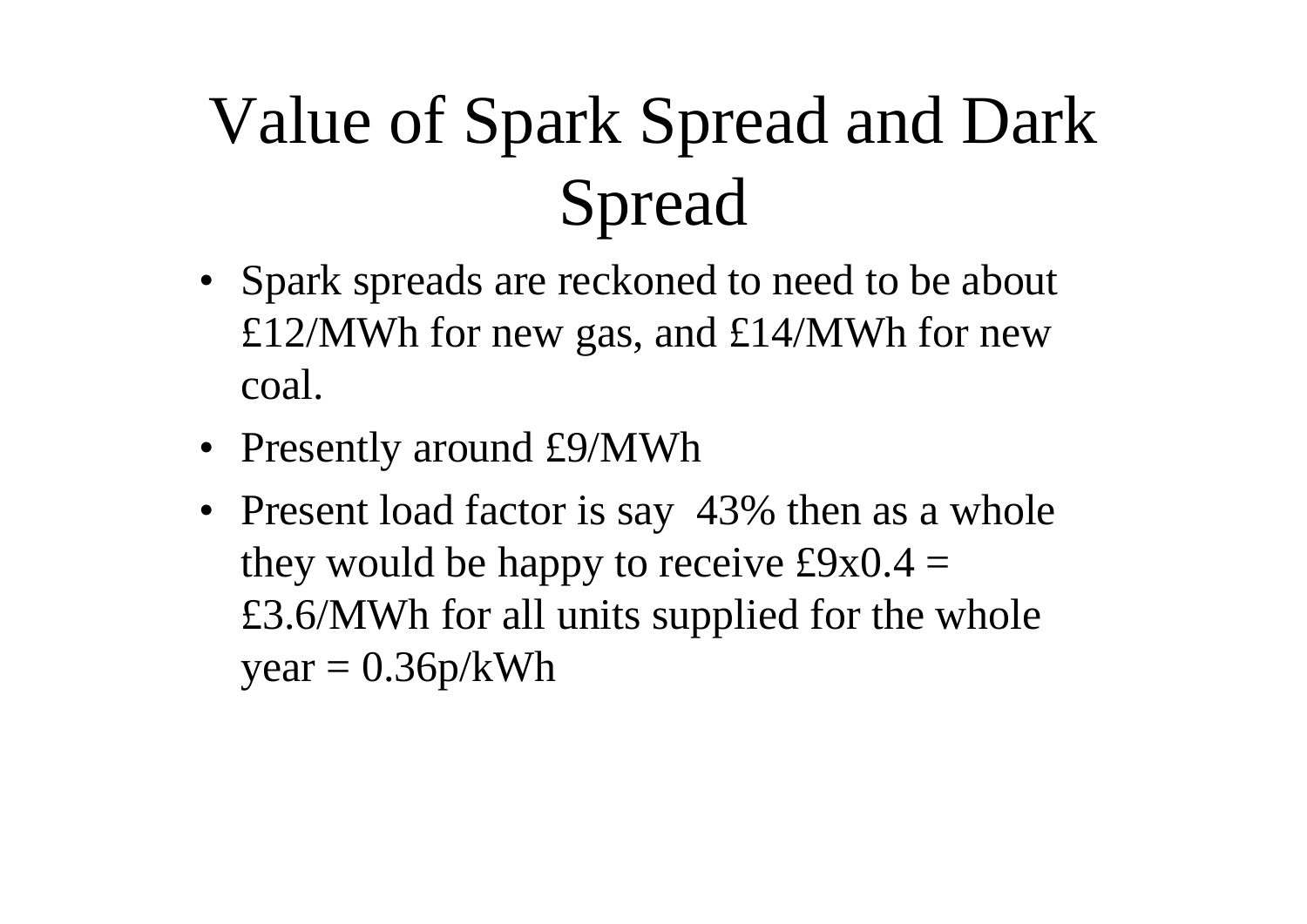## Other Increased Costs From Renewables

- Tuos Transmission Use of System charges- currently around 0.2p/kWh
- $\bullet$  Assume you had to duplicate the entire grid to accommodate wind - still only adds 0.2p/kWh
- Duos Distribution Use of system charges would not change - about 0.2p/kWh.
- $\bullet$  Bsuos - Balancing Services Use of System - currently around 0.2p/kWh - hard to see why that would get much larger but assume it doubles.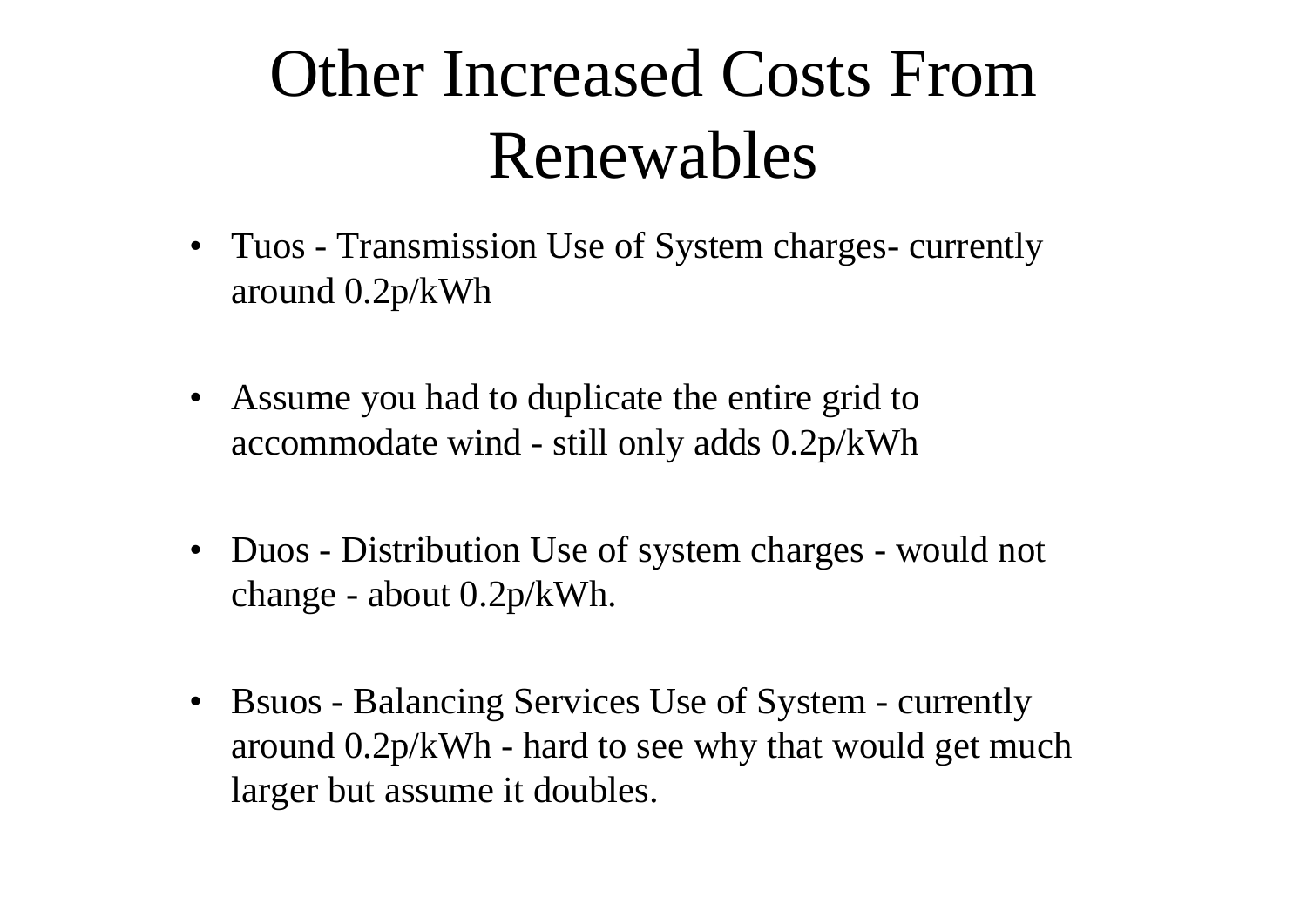# Total Increased Costs of Back Up, Transmission and Balancing

- Spark spreads 0.36p/kWh
- Doubled Tuos 0.4p/kWh
- Distribution no increase
- Bsuos assume doubles 0. 4p/kWh

• Say 1.2p/kWh - 12%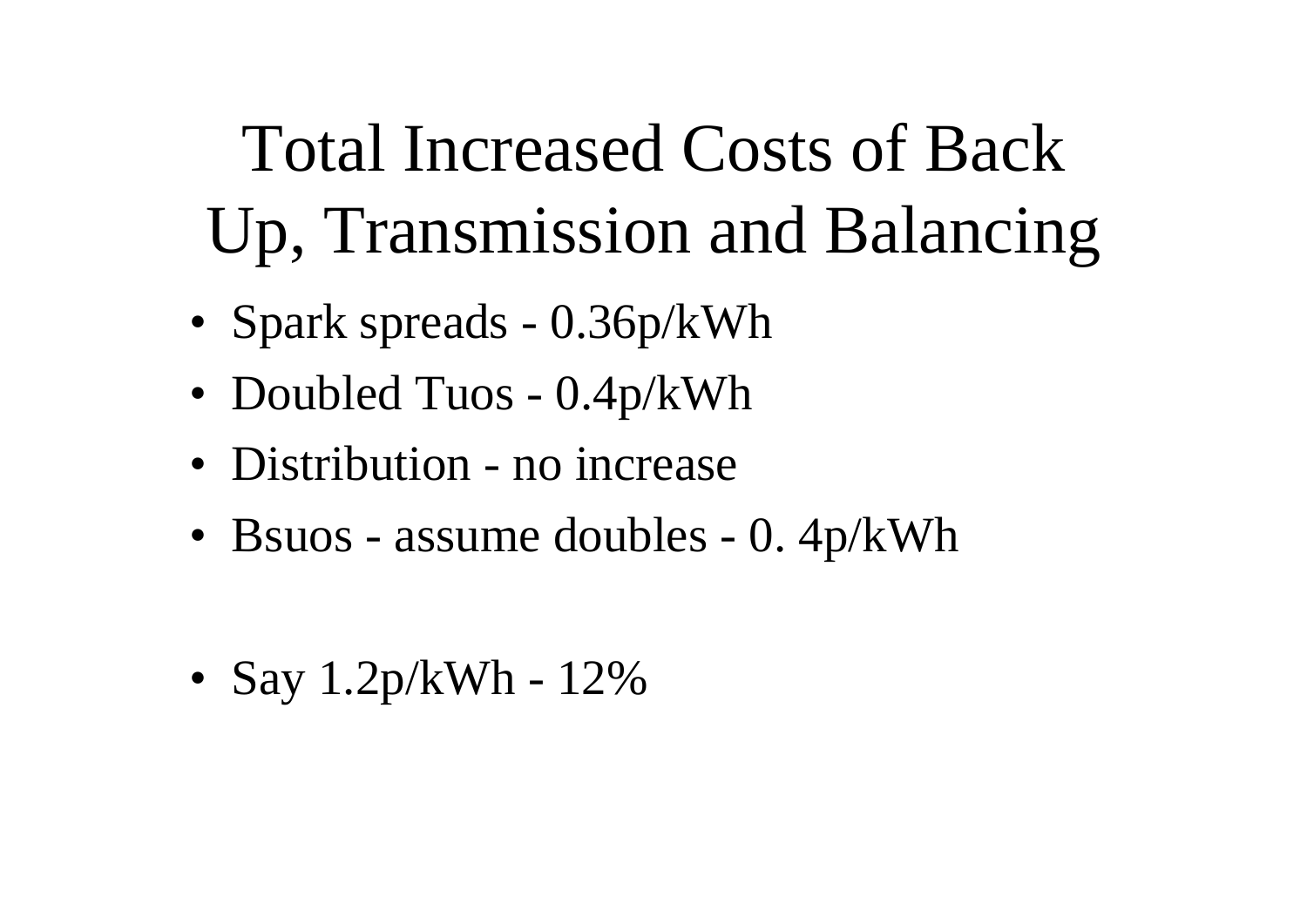### Other Similar Technologies

- No reason why Frequency Service could not be applied to a 1 kW deferrable load such a freezers, fridges, storage heater, immersion heater in all 20m homes – 20GW
- an efficient, 1 kW Stirling micro-CHP in every home gives 20 GW - Could be on extended Reserve Service